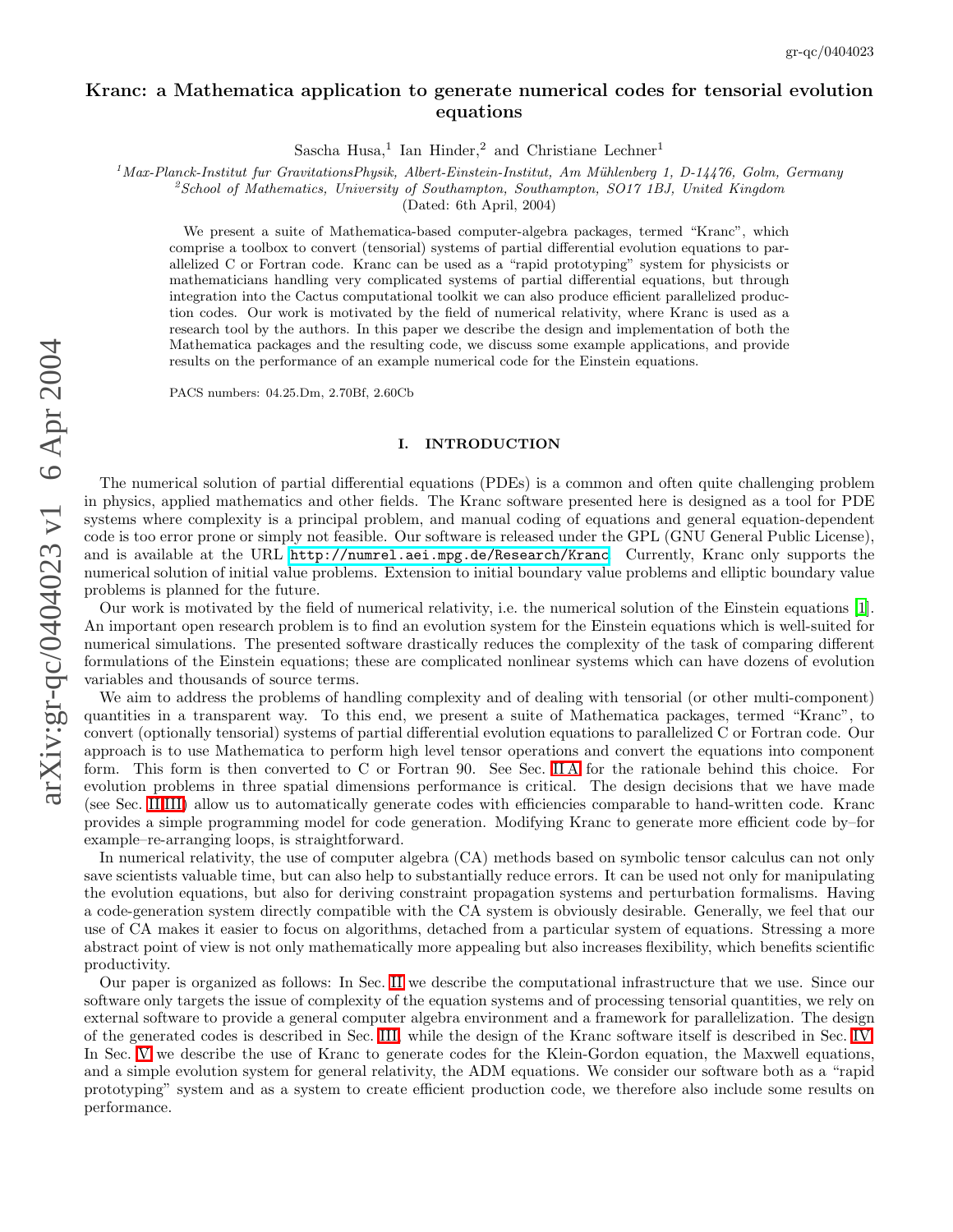### <span id="page-1-0"></span>II. CHOICE OF INFRASTRUCTURE, AND RELATED DESIGN DECISIONS

#### A. The role of computer algebra

<span id="page-1-1"></span>When designing a numerical code to solve tensorial equations, two principal alternatives come to mind. A first possibility is to implement high-level tensor operations in a language like C++ or Fortran 90 using tensorial operations like contractions which operate on tensor objects. An interesting example of this approach has been implemented by Schnetter [\[2](#page-23-1)]. The second option is to use computer algebra to expand all tensorial expressions into components, and then use only standard arithmetics in the numerical code. Both approaches have their advantages. While the first approach avoids mixing of technologies, the second approach uses specialized technologies to deal with parts of the problem.

We decided to adopt the second strategy for the following reasons. Most importantly, we needed a framework that extends beyond code generation, and can also be used as a tool for the analytical part of our work. This requirement naturally leads to the use of a computer algebra system. Including the transition from tensors to components and the process of code generation in the computer algebra system is relatively easy to implement, and greatly simplifies the structure of the resulting numerical code, which is written purely at the level of components. At least part of this task could easily have been implemented in a language like PERL, which would have decreased the dependence on a commercial computer algebra system (we chose Mathematica, see Sec. [II B\)](#page-1-2). However, this would have demanded knowledge of (at least) three different languages from many users and developers: Mathematica, PERL and C/Fortran, which would have significantly steepened the learning curve.

Our design, where the numerical code is not based on tensorial data structures or operations, simplifies performance optimization as the code is readable and transparent down to the level of standard arithmetics. The resulting code can in principle be implemented in any suitable language, and we provide the option of generating either Fortran 90 or C (all examples below will be C). Furthermore, in our approach the full power of the chosen computer algebra system can be utilized in the process of code generation, e.g. to perform optimizations which rely on the structure of the equations. Generally, manipulations on the computer algebra level make it much easier to perform experiments involving significant rewrites of the numerical code.

#### <span id="page-1-2"></span>B. Computer algebra software

All of the tasks performed by our software which are related to the tensorial nature of equation systems can in principle be accomplished by component calculations. These can be carried out quite conveniently and efficiently by computer algebra systems like GRTensorII [\[3](#page-23-2)], which allows expressions to be entered in an abstract notation and yields results in component form. This is often what one wants, but when considering deriving and analysing different systems of equations, as is often necessary in numerical relativity research, it is clear that more is needed. Apart from the fact that this approach may result in very large calculations requiring significant time and memory, this method is unwieldy and not very intuitive. Rather one would like to keep an abstract notation as long as possible, and in particular get results in this notation. We have decided to use abstract index tensor calculus; i.e. tensors are manipulated symbolically according to rules based on an index notation (see e.g. Wald [\[4](#page-23-3)], Sec. 2.4, and Penrose and Rindler [\[5](#page-23-4)]).

We chose *Mathematica* as our base CA system for several reasons. The authors were already familiar with its use, the language has proven remarkably stable, and Mathematica provides excellent support for pattern matching in the core language. Also, with the freely available Ricci [\[6](#page-23-5)], xTensor [\[7](#page-23-6)] and the commercial MathTensor [\[8\]](#page-23-7), there are already three add-on packages for abstract index tensor manipulation available.  $xTensor$  has only been released very recently and was not available during the main development phase of the present project. Note that pattern matching seems quite essential for tensor manipulations, e.g.  $T_{ab}$  and  $T_{cd}$  are not the same expression but still are equivalent mathematical objects, which can easily be identified with pattern matching techniques.

Code generation with Kranc can be performed using either *MathTensor* or the TensorTools package, which was developed by I. Hinder during the course of this work as a non-commercial alternative. MathTensor has also been made the basis of our extensive analytical calculations, but since this article is restricted to the code generation part of our project, we will discuss only the usage with TensorTools, which is included in the distribution of Kranc. Both MathTensor and TensorTools represent tensors as plain functions of indices:  $h[1a, 1b] \rightarrow h_{ab}$ , CD[Metricg[1a, lb], lc]  $\rightarrow 0$ . This straightforward syntax is less error-prone than *Ricci's* corresponding h[L[a], L[b]] or h[L[a], L[b]] [L[c]] for a covariant derivative.

TensorTools uses approximately the same syntax as MathTensor, and will accept reasonably straightforward Math-Tensor expressions involving partial derivatives and tensors. This means that tensorial analytical work can be done using MathTensor where TensorTools is inadequate, and the results can be fed into TensorTools and hence Kranc.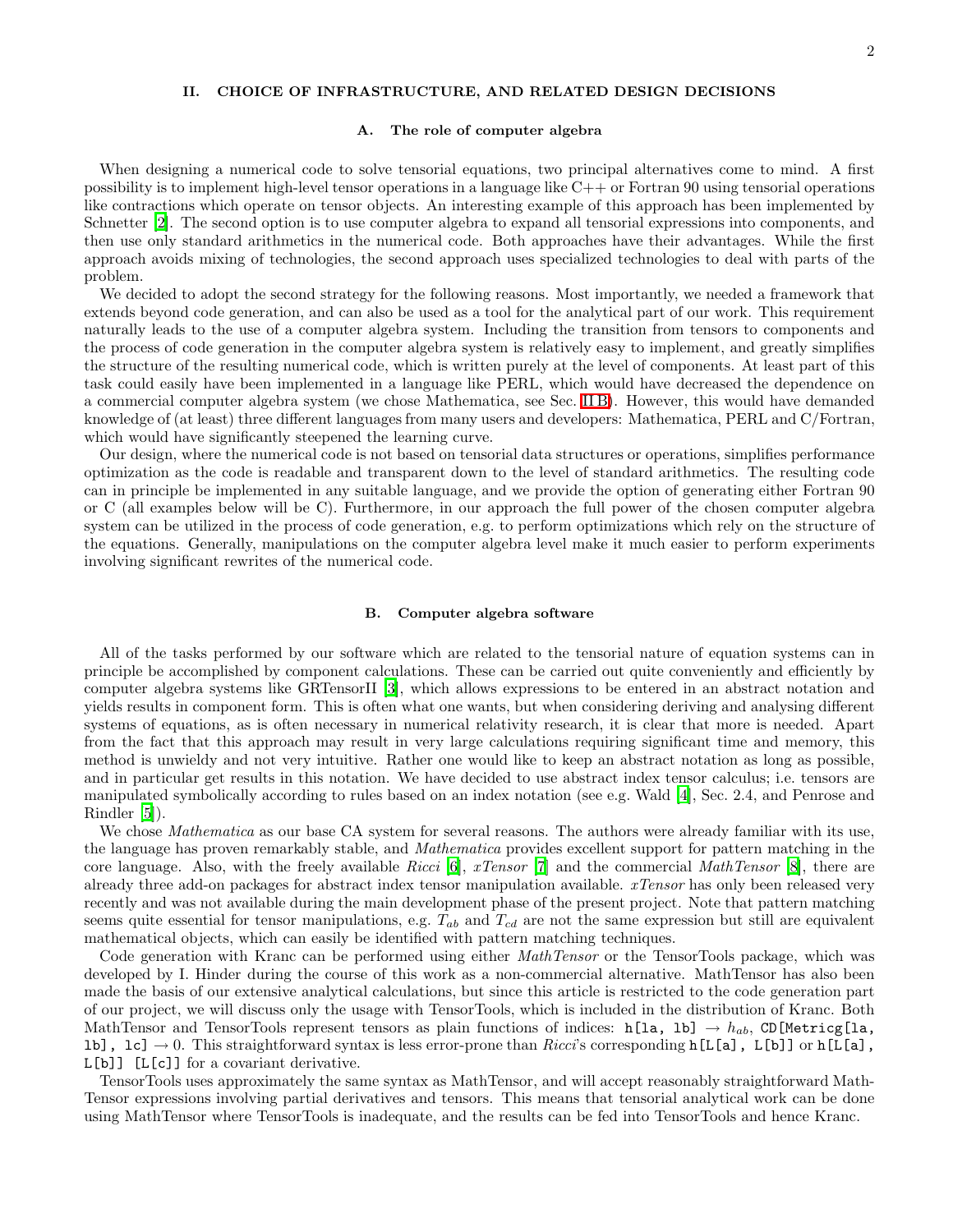#### C. Parallel computing infrastructure

Aiming at "production quality" evolution codes in three spatial dimensions, we regarded parallelization as a vital feature. The primary requirements for the parallelization strategy were a short development time and portability – our code should run both on inexpensive small clusters, e.g. commodity Linux workstations, but should also scale up to very large runs performed at supercomputer centres. We therefore did not want to rely on shared memory or proprietary solutions. The current de facto standard for distributed (scalable) computing is MPI (message passing interface) [\[9\]](#page-23-8). Several software packages are available which introduce a software layer between the application programmer and MPI, and thus significantly reduce the effort to write parallel applications. Two examples we considered as the basis for our work are Cactus [\[10\]](#page-23-9) and PETSc [\[11](#page-23-10)]. PETSc is a general purpose tool developed at the Argonne National Laboratory as parallel framework for numerical computations, and Cactus is an open source problem solving environment originating in the numerical relativity community, originally developed at the Max Planck Institute for Gravitational Physics. While PETSc offers more support for numerical algorithms, in particular for parallel elliptic solvers, Cactus already contains some general numerical relativity functionality like horizon finders [\[12](#page-23-11), [13](#page-23-12)] and is geared toward flexibility and collaborative projects (it also allows the use of PETSc as a library). We finally decided to base our code on Cactus, also because two of the authors currently work at the Max Planck Institute for Gravitational Physics, and thus have a chance of direct collaboration with the Cactus development team.

Cactus mainly targets the issues of parallelization, modularization and portability. The name Cactus derives from the design of a central core (or "flesh") which connects to application modules (or "thorns") through an extensible interface. Thorns can implement problem specific code on any level from concrete physics applications to low-level infrastructure. A set of thorns comprising the "Cactus computational toolkit" provide infrastructure such as parallel I/O, data distribution and checkpointing. Current data distribution implementations are based on the principles of domain decomposition and message passing using the MPI standard [\[9\]](#page-23-8). This choice yields an open and reasonably documented infrastructure, parallelization, a variety of I/O methods and allows easy interfacing with a growing community writing numerical relativity Cactus applications. Modifications to interface with other systems with capabilities similar to those of Cactus or with standalone codes should be straightforward.

We now describe those aspects of Cactus which are important for the remainder of this paper. Cactus does not have the structure of a library which provides a set of functions that can be called by the user application. Instead, all Cactus thorns are compiled into libraries, and management tasks such as code execution and allocation of distributed memory are handled by Cactus and steered via configuration files. The end user supplies a "parameter file" which specifies all user-controllable aspects of the run.

The basic module structure within Cactus is called a "thorn". All user-supplied code is organized into thorns, which communicate with each other via calls to the flesh API (application programmer interface) or APIs of other thorns. The integration of a thorn into the flesh or with other thorns is specified in configuration files which are parsed at compile time. Thorns are logically grouped into *arrangements* for organisational purposes. The arrangements live in the arrangements subdirectory of the main Cactus directory. Inside an arrangement directory there are directories for each thorn belonging to the arrangement. One current shortcoming of Cactus is that this arrangement directory structure can only be one level deep. Arrangement and thorn names must be (case independently) unique, must start with a letter, and can only contain letters, numbers or underscores. In addition, thorn names must contain 27 characters or less.

A key concept for a thorn is the implementation, which defines a group of variables and parameters which are used to implement some well-defined functionality. Relationships among thorns are all based upon relationships among the implementations they provide. Different thorns providing the same implementation can be compiled into the same binary; the decision for which thorn is executed ("active") can be made at run time.

A thorn consists of a subdirectory of an arrangement containing at least three administrative files, illustrated here by examples taken from a Kranc-generated arrangement to solve the Maxwell equations (see the example in Sec. [V B\)](#page-14-0). The complete code is provided with the Kranc distribution. These files are text files written in the Cactus Configuration Language (CCL). The CCL syntax is case independent, and the '#' character indicates that the rest of the line is a comment.

#### • interface.ccl

This defines the implementation the thorn provides, and the variables the thorn needs, along with their visibility to other implementations.

```
# excerpt from Example code EM/EMBase/interface.ccl
implements: EMBase
inherits: Grid
public:
```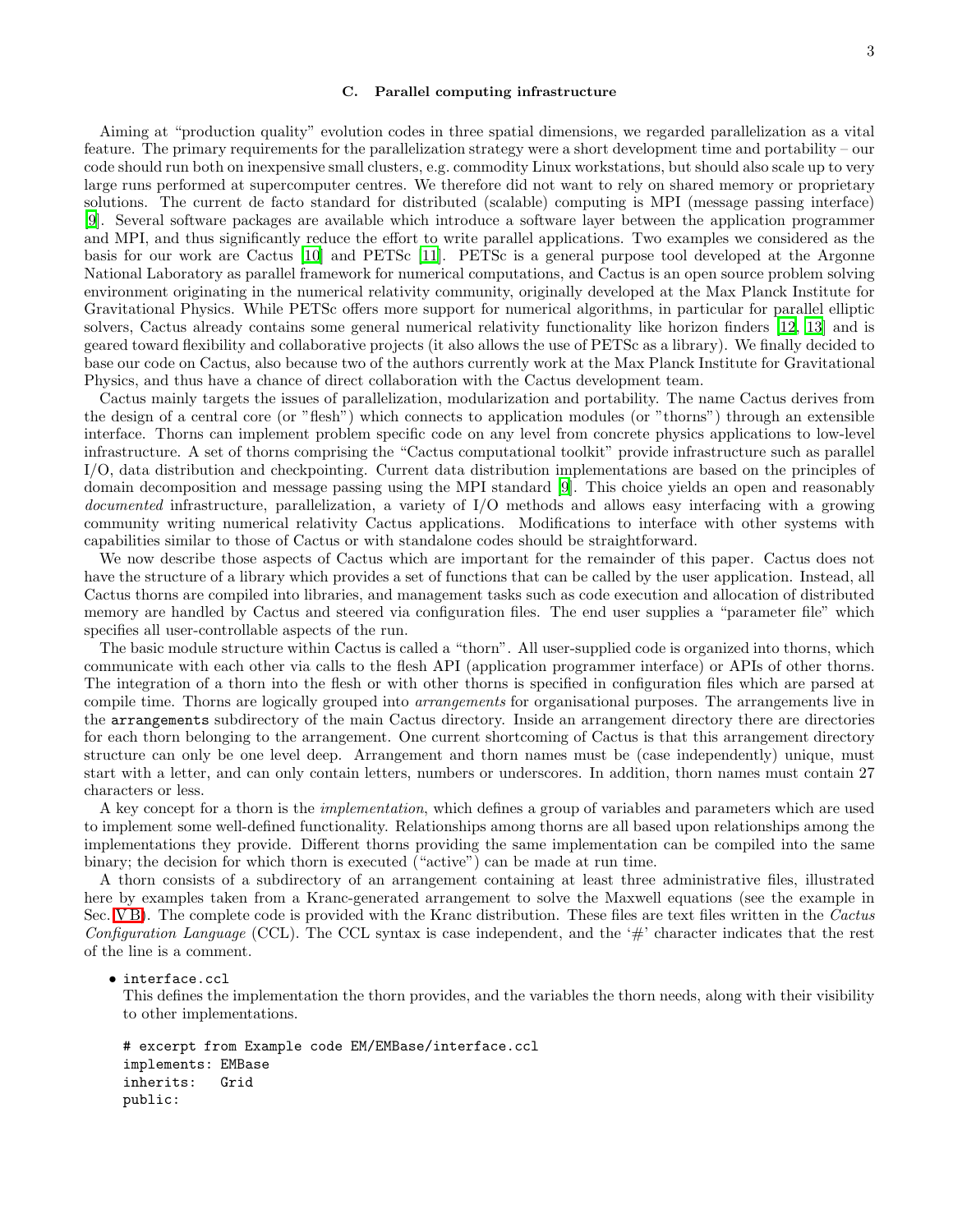```
4
```

```
CCTK_REAL El type=GF timelevels=2 # the electric field
{
 El1, El2, El3 # 3 components of the vector El
} "El"
CCTK_REAL Elrhs type=GF timelevels=1 # RHS for El-evolution eq.
{
 El1rhs, El2rhs, El3rhs
} "Elrhs"
# analogous for the magnetic field B ...
```
• param.ccl

This defines the thorn parameters along with their visibility to other implementations. The parameters are numbers, strings and switches which are read at runtime and control the thorn behaviour.

```
# excerpt from Example code EM/EMsetID/param.ccl
restricted:
CCTK_REAL sigma "sigma" # a floating point parameter called sigma
{
 *:* :: "no restrictions" # all values are allowed
} 0 # default value is 0
```
• schedule.ccl

By default no routine of a thorn will be run. Those routines which should be run by the Cactus infrastructure are registered in the file schedule.ccl along with directives for appropriate memory allocation and interprocessor communication for grid variables. Functions are scheduled in scheduling bins – slots in the main loop such as BASEGRID (for setting up coordinates), EVOL (the evolution step) or ANALYSIS (for analysing data).

```
# excerpt from Example code EM/EMBase/schedule.ccl
schedule EMTTBase_RegisterSymmetries at BASEGRID # BASEGRID is a scheduling bin
{
 LANG: C
} "register symmetries"
```
## <span id="page-3-0"></span>III. DESIGN OF KRANC EVOLUTION CODES

#### A. Method of Lines

Aiming both at simplicity and flexibility, we decided to restrict time evolution algorithms to those compatible with the method of lines (see e.g. [\[14\]](#page-23-13)). Here, the discretization of a system of PDEs describing an evolution problem is split into a separate discretization of "space" and "time". Discretizing only the spatial derivatives (e.g. by finite difference, spectral or finite element methods), while keeping the time derivatives continuous yields a coupled set of ordinary differential equations (ODEs) in time, with one ODE per spatial grid point. These ODEs are coupled via the spatial discretization. For a stable spatial finite differencing scheme, any stable ODE integrator can then be used to time-integrate this large system of ODEs. Further key advantages of the method of lines are that:

- the stability theory is well developed, and is simplified by splitting the analysis into the analysis of spatial and time discretizations;
- numerical methods for the method of lines are well-developed; and
- by decoupling the spatial finite differencing from the time integration, the resulting numerical scheme and computer code are simplified and can easily be modularized.

In particular, the method of lines makes it straightforward to combine options for spatial discretization and for time integration. For the concrete implementation, we choose to base our code on the MoL [\[15\]](#page-23-14) method of lines thorn within Cactus, developed by Hawke. This code provides a parallel ODE integrator, implementing generic Runge-Kutta and iterative Crank-Nicolson methods.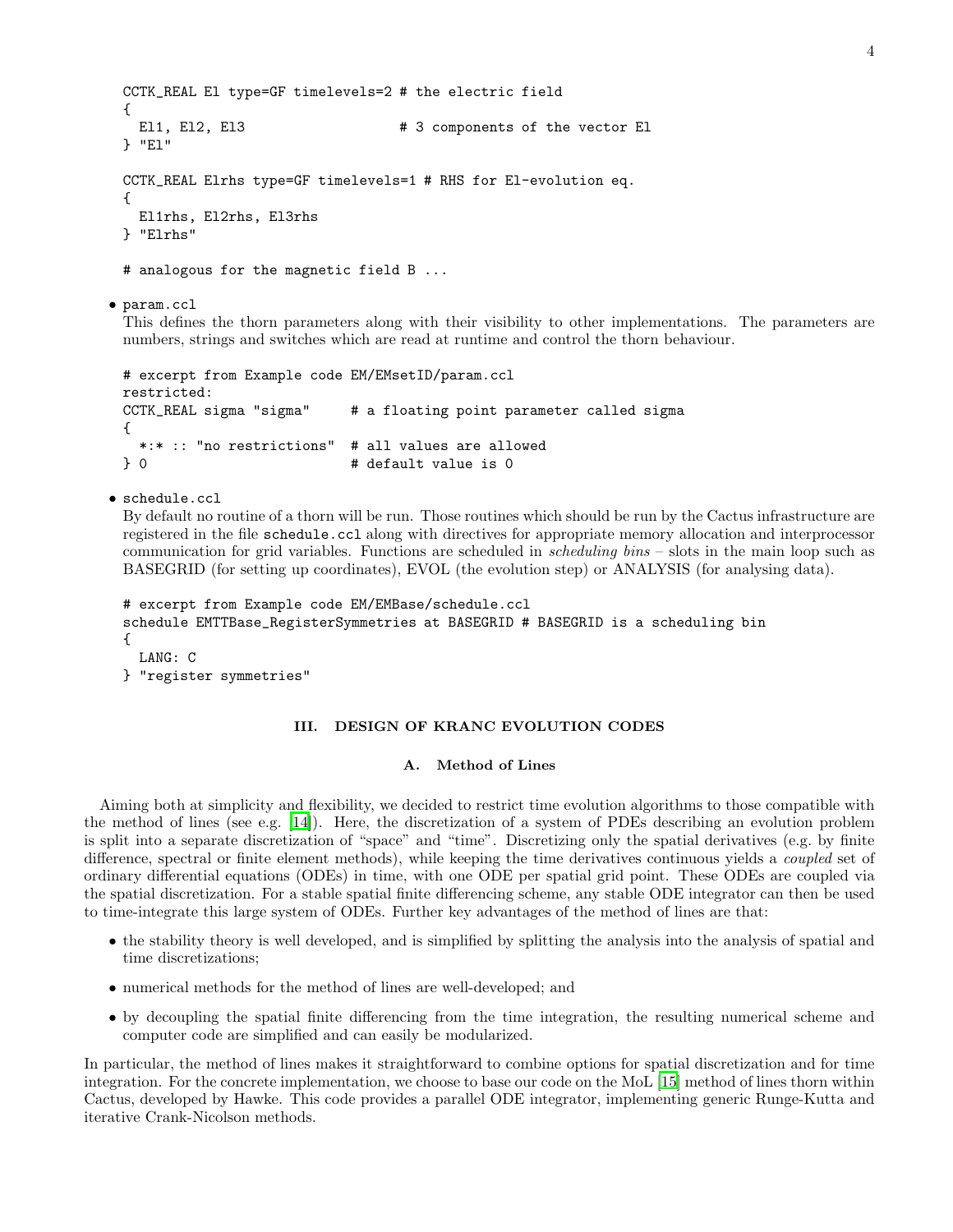#### B. Spatial Discretization

Within Kranc, spatial discretization is implemented in a centralized and flexible way. At the moment, only a small number of finite differencing methods are implemented for spatial discretization, but extension to other methods based on a regular grid is straightforward. All finite difference formulas are collected in a single header file, currently via C-style macros.

For an evolution code in three spatial dimensions, which evolves equations as complicated as the Einstein equations, performance issues are critical. Is is typical that a code spends most of its time evaluating the right-hand-side expressions of the evolution equations. It is thus crucial to simplify these expressions as much as possible (this is done by the computer algebra part) and optimize the evaluation of the finite difference formulas. It turns out that significant performance gains can be obtained when finite difference expressions (and any sub-expressions that are very lengthy or re-used many times) are promoted to local scalar variables that are pre-computed at the start of the loop over grid points. Apart from cutting down runtime, this method often drastically reduces compile time when heavy optimization is used. Pre-computing is the default behaviour.

The user of the Kranc system will denote derivatives using an abstract notation when passing equations to the Kranc functions; e.g. a first derivative of the variable f in the x-direction would be denoted as  $DI[f]$ . The complete list of abstract operators for first and second derivatives is  $\{D1, D2, D3, D11, D22, D33, D21, D31, D32\}$ .

At compile time, the user has two choices to make:

- Should the derivatives be precomputed at the start of the grid loop?
- What sort of finite differencing should be performed?

In order to disable precomputation, the user should set the preprocessor macro NOPRECOMPUTE, typically through the compiler option -DNOPRECOMPUTE. The choice of finite differencing is controlled by defining macros: FD C2 for second order centred, FD C4 for fourth order centred, or FD C0 for zeroth order (a projection of all derivative terms to zero, useful for debugging and performance profiling). These macros may be defined by compiling with, e.g. -DFD C2. This corresponds to the default setting.

The GenericFD thorn defines several preprocessor macros for performing finite differencing. The concrete finite differencing macro name is formed by appending the method to the abstract name; for example,  $D1_c2[f]$  denotes the first derivative of f in the x-direction, using centred second order differences. At the moment only second and fourth order centred methods are implemented.

In the C or Fortran code which is produced by Kranc, the abstract notation is replaced with a grid function style notation; e.g. D1[f] is replaced by D1[f,i,j,k], where  $\{i,j,k\}$  are the loop indices representing the grid points. These "derivative operators" are in fact preprocessor macros, which have different definitions depending on whether or not precomputation is enabled. When precomputing is switched off, macros such as  $DI[f, i,j,k]$  are defined as D1gf  $[f, i, j, k]$ . When precomputing is switched on, macros such as D1 $[f, i, j, k]$  are defined as D1f. Here D1f is used as a local variable which is pre-computed at the start of the loop over grid points; e.g.

## $D1f = D1gf(f, i, j, k);$

The operators with suffix gf are defined in terms of whichever concrete differencing macros have been selected.

#### C. Boundary Conditions

Currently, Kranc only fully supports periodic boundary conditions. This is achieved via the use of "ghost points" on the sides of the grid which Cactus automatically populates with data from the opposite side so that finite difference operators can be used right up to the last "real" grid point.

#### D. Code organisation

On the user level, the Kranc code generation toolkit consists of Mathematica functions that generate an entire code module *(thorn* in the Cactus terminology). Within the Kranc system, thorns are classified into a small number of thorn types, and complex codes can be composed from a larger number of thorns which fall into one of these classes. The basic tasks of a thorn are:

• define Cactus grid functions;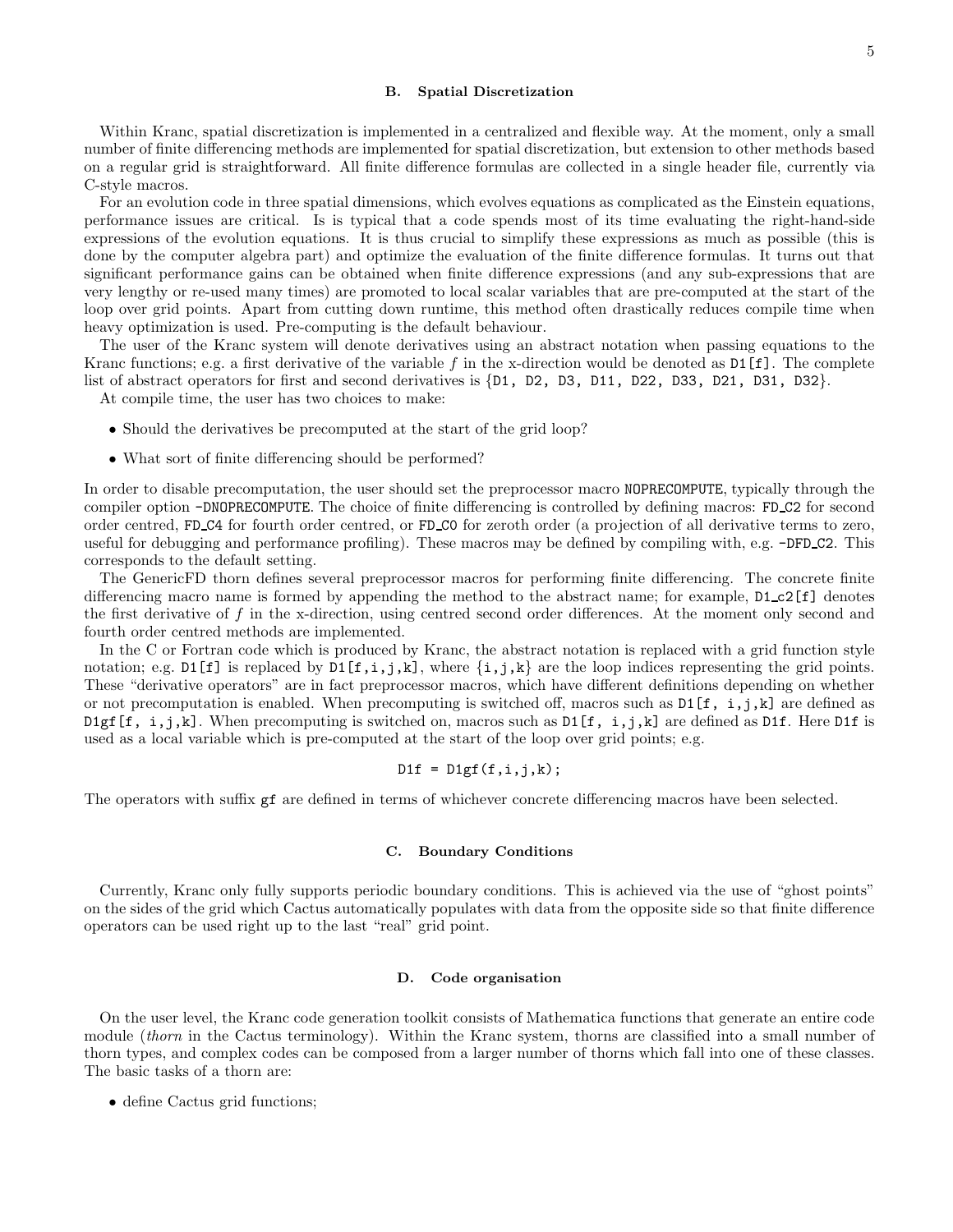- assign values to grid functions;
- set grid function attributes (e.g. symmetries or boundary conditions); and
- define Cactus parameters;

We define five types of thorn with specific characteristics regarding their functionality: the base, setter, translator, evaluator and MoL thorns. While the base thorn only defines parameters, grid functions and their properties, all the other thorns also perform one or more calculations, i.e. they assign new values to one or more grid functions. Here the translator, evaluator and MoL thorns are in a sense "added value" versions of the basic setter thorn.

A calculation is one of the essential concepts of Kranc. The end result of a calculation is to assign new values to a grid function in a loop over grid points. In order to simplify lengthy calculations, all calculations are carried out in terms of local scalar variables, and the assignment to grid functions is made at the end of the loop. This avoids repeated multiplications due to array accesses. Intermediate expressions, which are only needed as local scalars (i.e. of which no derivatives are required), are called *shorthands* in the Kranc context.

As an example of a calculation, we list a slightly abbreviated (to save space) version of the file MKGMoL CalcRHS.c (in directory Examples/KleinGordon/MKG/MKGMoL/src), which assigns the right hand sides for the MoL evolution of the Klein-Gordon equations.

```
// several header files are included and some macros get defined
/* Define macros used in calculations */ // C++ style comments do not appear in original code
#define INITVALUE (42)
void MKGMoL_CalcRHS(CCTK_ARGUMENTS)
{
 DECLARE_CCTK_ARGUMENTS
 DECLARE_CCTK_PARAMETERS
  /* Declare the variables used for looping over grid points */
  int i = INITVALUE; // same for j, k, index, istart, jstart, kstart, iend, jend, kend
  /* Declare finite differencing variables */
 CCTK_REAL dx = INITVALUE; // same for dy, dz, dxi, dyi, dzi, hdxi, hdyi, hdzi
  /* Declare shorthands */ // none in this example
  /* Declare local copies of grid functions */
 CCTK_REAL phiL = INITVALUE; // same for phitL, phirhsL, phitrhsL, D11phi, D22phi, D33phi
  /* Initialize finite differencing variables */
 dx = CCTK_DELTA_SPACE(0);dxi = 1 / dx;hdxi = 0.5 * dxi; // analogously for x and y directions
  /* Set up variables used in the grid loop with stencils suitable for finite differencing */
  istart = cctk_nghostzones[0];
  iend = cctk_lsh[0] - cctk_nghostzones[0]; // analogously for jstart, kstart, jend, kend
  /* Loop over the grid points */
 for (k = kstart; k < kend; k++){
   for (j = jstart; j < jend; j++){
      for (i = istart; i < iend; i++){
        index = CCTK_GFTNDEX3D(cctkGH,i,i,k); // a Cactus macro to compute the 3D array index
        /* Assign local copies of grid functions */
        phiL = phi[index];
       phi = phi[index];
```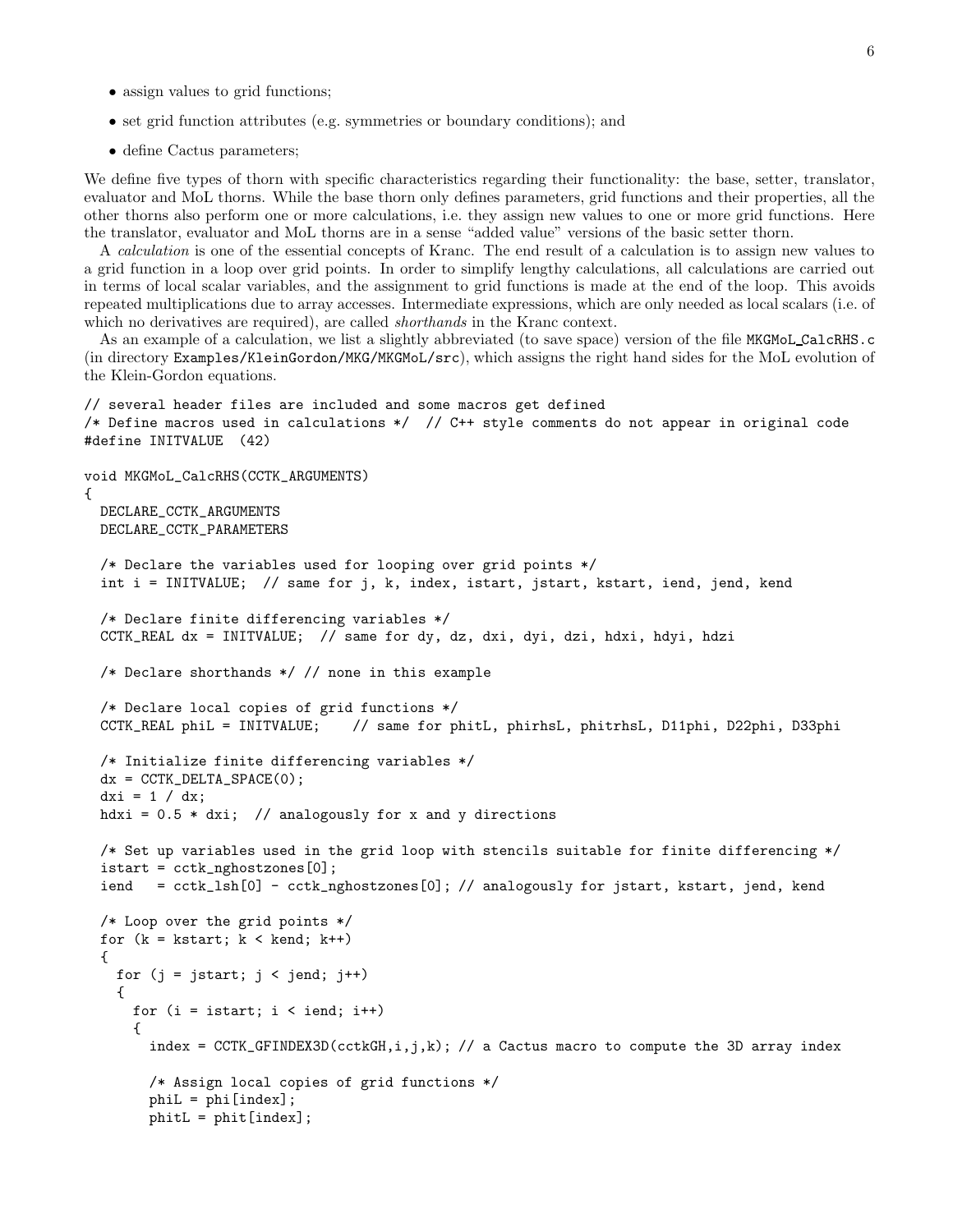```
/* Precompute derivatives */
      D11phi = D11gf(\phi h i, i, j, k); // analogous for D22phi and D33phi
      /* Calculate grid functions */
      phirhsL = phitL;
      phitrhsL = D11(phi, i, j, k) + D22(phi, i, j, k) + D33(phi, i, j, k) -phiL*SQR(mass); // use macro SQR for mass * mass
      /* Copy local copies back to grid functions */
      phirhs[index] = phirhsL;
      phitrhs[index] = phitrhsL;
    }
  }
}
```
A Cactus arrangement will typically contain one base thorn, which defines the basic quantities of the model to be studied, and an assortment of several of the other Kranc thorn types which implement the equations. Functionality which is required but not presently covered by the code that is generated by Kranc, e.g. more involved boundary conditions, can easily be added as hand coded thorns. There are currently several restrictions as to what Kranc is able to generate: only a few boundary conditions are implemented, and only periodic boundaries are fully tested and supported.

Note that all thorns can define their own parameters, which can then be shared with other thorns. Apart from defining parameters and displaying banner information, the Kranc thorns implement the following tasks:

• Base thorn:

}

- Register grid functions with Cactus. Discriminate between grid functions that can be evolved and need two sets of storage (timelevels) and those that only need one time level allocated.
- Register grid function symmetries. The transformation behaviour under coordinate reflections  $x^i \rightarrow -x^i$ needs to be defined in order to use Cactus infrastructure to run in bitant/quadrant/octant mode for data which are compatible with such symmetries. Via the *Cartoon method* [\[16\]](#page-23-15) this infrastructure can also be used to handle axisymmetric situations in Cartesian coordinates while keeping manifest axisymmetry.
- Setter thorn:
	- Set grid functions to values, e.g. to set initial data or to update auxiliary grid functions. Functions are scheduled in the POSTINITIAL and EVOL time bins at appropriate times relative to the time stepping functions.
- MoL evolve thorn:
	- Register grid functions with the MoL thorn. During registration, the grid functions need to be designated as either "evolved" or "primitive", with respect to this thorn. Evolved variables are those that this thorn will evolve using MoL. Primitive variables are those that are used by this thorn in the calculation of the right hand sides of the evolution equations, but are not evolved themselves.
	- Generate code to apply boundary conditions.
	- Set MoL right hand side variables through a function scheduled in the EVOL bin
- Translator thorn:
	- This is a specialized version of a setter thorn which translates between Kranc variables and some other set of variables. The idea is that initial data may be specified in one set of variables by an external thorn, and can be translated by a translator thorn into the variables you wish to evolve using Kranc. The evolved variables can then be translated back into the original set, so that external thorns can use them. These translations occur in the POSTINITIAL and POSTSTEP bins, respectively.

This interface is essential for compatibility with many of Cactus' existing numerical relativity thorns, which use the ADM variables via the ADMBase thorn.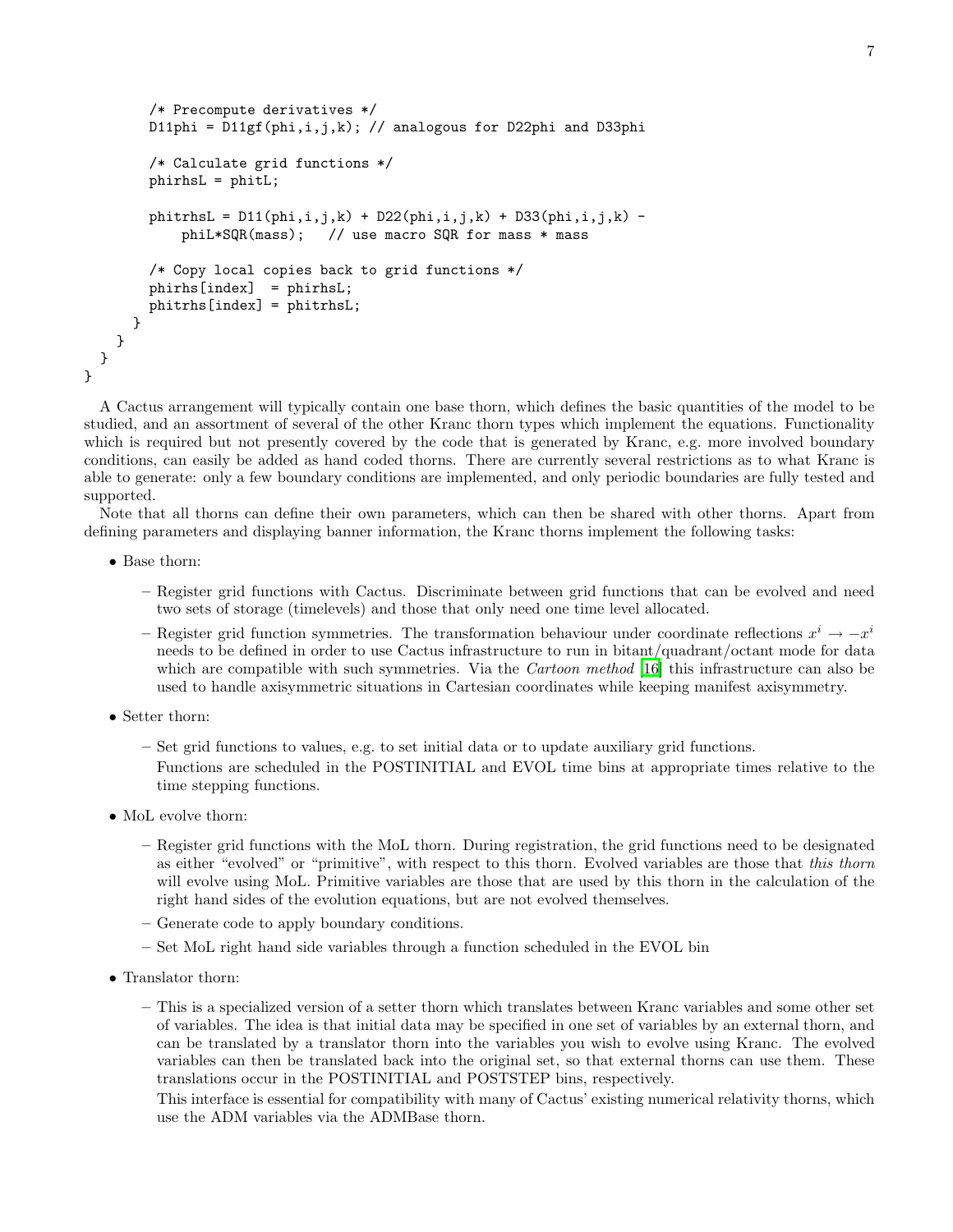

FIG. 1: Relationships between Kranc packages: Each block represents a package, with the main functions it provides indicated with square brackets. An arrow indicates that one package calls functions from another

- Evaluator thorn:
	- Define new grid functions.
	- Assign values to new grid functions in routines scheduled in the Cactus ANALYSIS bin.

When defining grid functions, tensor components are grouped together as Cactus groups. The reflection symmetries of grid functions are read off from their tensor properties automatically (through the function calcSymmetry[gf] in file Thorn.m). By default, grid functions are treated as scalars, but e.g. a grid function called h11 is interpreted as the 11-component of a 2-tensor, which defines its parity information.

### <span id="page-7-0"></span>IV. KRANC DESIGN

Kranc is composed of several Mathematica packages (textual .m files); each one performs a distinct function. The user only needs to be concerned with calling functions from one package: KrancThorns. This package contains functions for creating the different types of Kranc thorn.

The diagram in Fig. [IV](#page-7-0) illustrates the relationships between the Kranc packages KrancThorns, TensorTools, CodeGen, Thorn and MapLookup, which are described in the following subsections. Structuring the code in this way, separating out the different logically independent functions, promotes code reuse. For example, none of the thorn generation packages need to know anything about tensors, and none of the packages other than CodeGen (in principle) need to know anything about the programming language that is being written (C or Fortran). We have chosen to define the concept of a "setter thorn", and "evaluator thorn" etc, but the mechanics of producing a thorn implemented in Thorn and CodeGen are completely independent of this decision.

### A. KrancThorns: Constructing the different Kranc thorns

We have already discussed the different types of Cactus thorn used in a Kranc arrangement (MoL, setter, base, translator and evaluator). The KrancThorns package provides functions to create thorns of these types given high level descriptions. These Create\*Thorn functions are the ones directly called by users; see the appendix [\(B\)](#page-20-0) for detailed argument descriptions. Internally the KrancThorns package uses the Thorn package to create the Cactus thorns.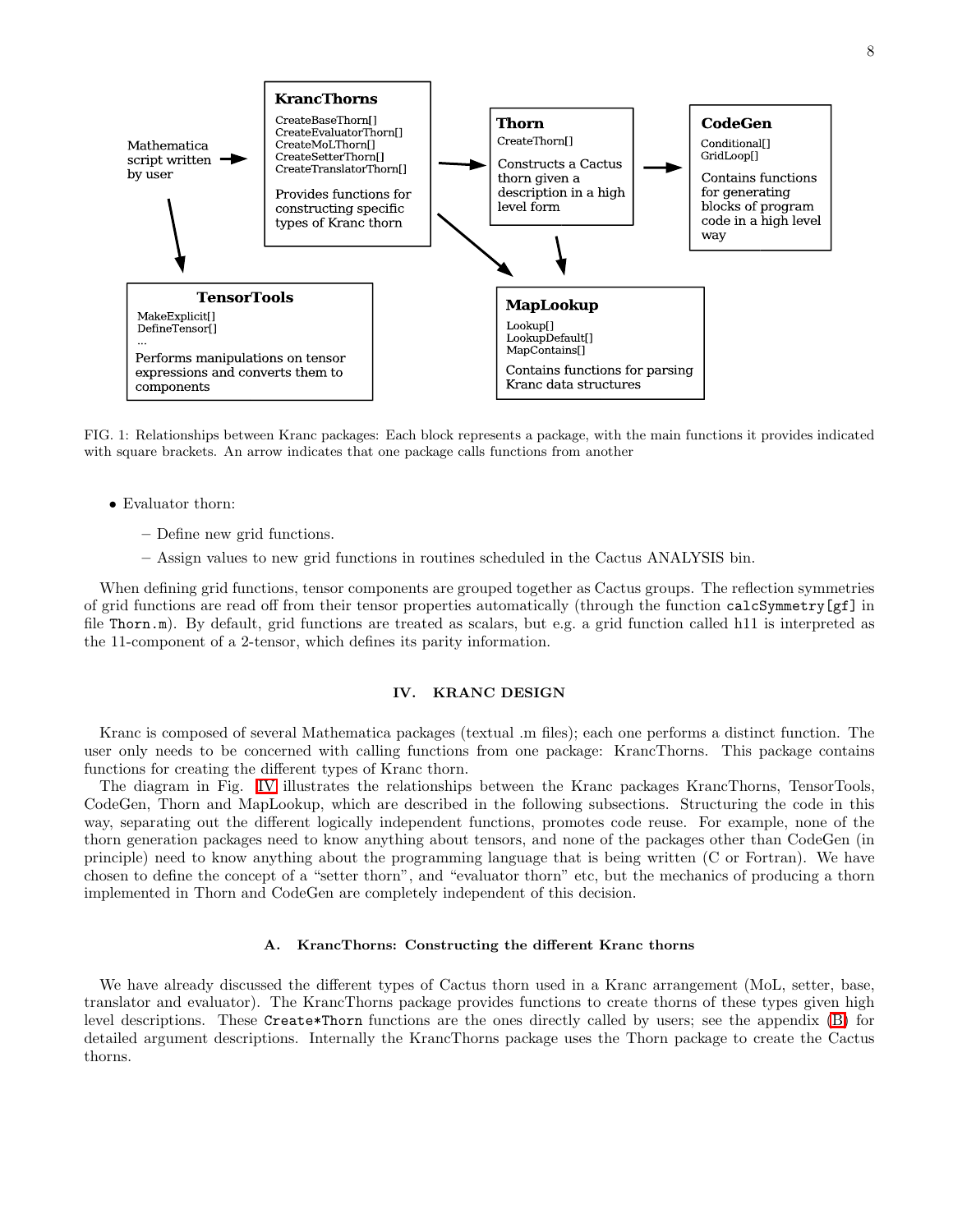#### 1. Types of arguments

Mathematica allows two types of arguments to be passed to a function. "positional arguments" and "named arguments" (referred to in the Mathematica book as "optional arguments". It is possible for some named arguments to be omitted from a function call; in this case a suitable default will be chosen. Positional arguments are useful when there are few arguments to a function, and their meaning is clear in the calling context. Named arguments are preferred when there are many arguments, as the argument names are given explicitly in the calling context.

For each type of Kranc thorn, there is a function to create it (Create\*Thorn). There is a certain set of named arguments ("Common named arguments") which can be passed to any of these functions (e.g. the name of the Thorn to create, where to create it, etc). Then, for each type of thorn, there is a specific set of named arguments specifically for that thorn type. All of the functions accept some positional arguments as well. See the appendix [\(B\)](#page-20-0) for descriptions of the arguments that can be given to each of the KrancThorns functions.

#### 2. Common data structures

Kranc is a relatively complex system. It consists of several packages which need to pass data between themselves in a structured way. Mathematica does not have the concept of a  $C++$  "class" or a C "structure", in which collections of named objects are grouped together for ease of manipulation. Instead, we have adopted the definition of a "Kranc structure" as a list of rules of the form  $key \rightarrow value$ . We have chosen to use the "rule" symbol "->" for syntactic convenience. For example, one might describe a person using a "Person" structure as follows:

$$
alice = \{Name \rightarrow "Alice", Age \rightarrow 20, Gender \rightarrow Female\}
$$

Once a structure has been built up, it can be parsed with the lookup function in the MapLookup package. lookup[structure, key] returns the value in structure corresponding to key. For example, lookup[alice, Age] would return the number 20. This usage mirrors what is known as an association list (or alist) in LISP style languages. Based on this concept we have defined a number of data structures which will be used to describe the thorns to construct. Each of these data structures is introduced below, and full details are given in the appendix.

#### GroupDefinition

A GroupDefinition structure lists the grid functions that are members of a specific Cactus group. A list of such structures should be supplied to all the KrancThorns functions so that Kranc can determine which group each grid function belongs to.

#### Calculation

Calculation structures are the core of the Kranc system; a detailed specification is given in appendix [\(A 1\)](#page-20-1). The idea is that the user provides a list of equations of the form *variable*  $\rightarrow$  *expression*. When the calculation is performed, for each point in the grid, expression is evaluated and placed into the grid function variable. Here expression may contain partial derivatives of grid functions written using the following notation:

$$
\frac{\partial g}{\partial x^i} \rightarrow \text{Di}\left[\text{g}\right] \qquad \frac{\partial g}{\partial x^i \partial x^j} \rightarrow \text{Dij}\left[\text{g}\right]
$$

where i and j must be given explicitly as integers 1, 2 or 3 representing x, y or z.

You may specify intermediate (non-grid) variables called "shorthands" which can be used as *variable* for precomputing quantities which you will use later in the calculation. To identify these variables as shorthands, they should be listed in a "Shorthands" entry of the Calculation.

The arrangement of the terms in the equations can have a marked effect on both compile time and run time. It is often helpful to tell Mathematica to collect the coefficients of certain types of term, rather than expanding out entire expressions. To this end, the user can include a "CollectList" entry in a calculation; this is a list of variables whose coefficients should be collected.

There is the facility for performing multiple loops in a single calculation structure; this can be used to set a grid function in one loop, then evaluate derivatives of it in a later loop. For this reason, the equations are given as a list of lists of equations. Explicit synchronization of ghost zones is performed after each loop for those groups whose grid functions have been set.

Note that the system is not designed to allow the same grid function to be set more than once in a single loop of a calculation.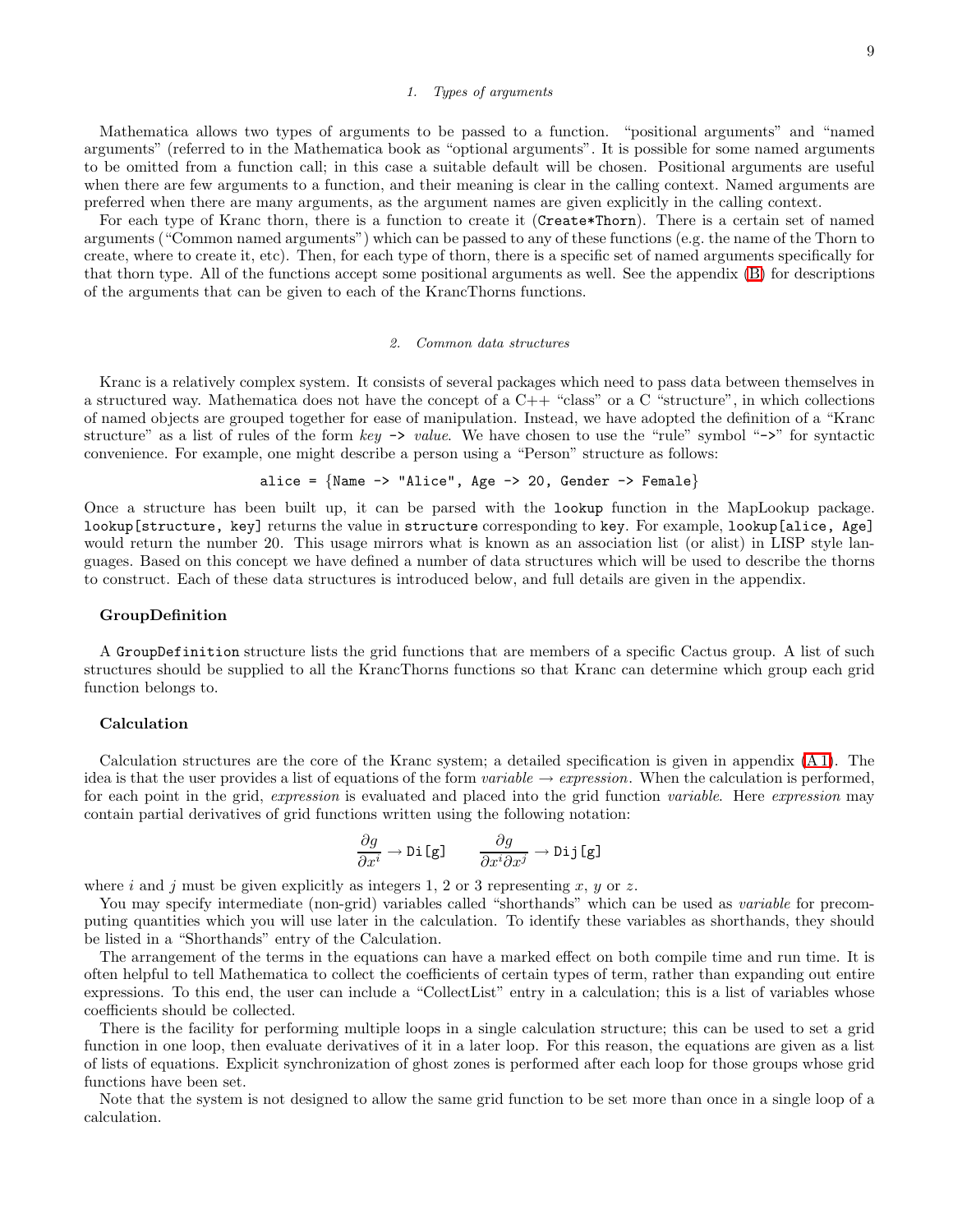### GroupCalculation

A GroupCalculation structure associates a group name with a Calculation which is used to update the grid functions in that group. This is used when creating evaluator thorns, where the calculations are triggered by requests for output for specific groups.

#### B. TensorTools

#### 1. Overview

The TensorTools package was written specifically for the Kranc system, though it is in no way tied to it. We needed to perform certain operations on tensorial quantities, and there was no free software available which met our needs. TensorTools has the following features:

- Expand covariant derivatives in terms of partial derivatives and Christoffel symbols (multiple covariant derivatives can be defined)
- Expand Lie derivatives in terms of partial derivatives
- Automatic relabelling of dummy indices to avoid conflicts
- Convert abstract tensor expressions into components

Before using any TensorTools functions, the TensorTools package must be loaded. It is self-contained, with no dependencies on any other packages.

## Get["TensorTools.m"];

### 2. Representation of tensor quantities

Tensorial expressions are entered in mostly the same syntax as is used by MathTensor. An abstract tensor consists of a kernel and an arbitrary number of abstract indices, each of which can be upper or lower. Abstract indices are alphabetical characters (a-z, A-Z) prefixed with either an l or a u depending on whether the index is considered to be lower or upper. The tensor is written using square brackets as

## kernel [ indices separated by commas ]

For example,  $T_a^b$  would be written as  $T[\text{la}, \text{ub}]$ . There is no automatic index raising or lowering with any metric. Before using a tensor, it must be registered with the TensorTools package using the DefineTensor function:

### DefineTensor[T]

Entering a tensorial expression causes it to be rendered in an easy to read form:

$$
\text{In} := T[\text{la}, \text{lb}]
$$

Out =  $T_{ab}$ 

Internally, tensors are represented as Tensor [kernel, TensorIndex [label, type], ...] where label is the alphabetical index, and type is either "u" or "l" depending on the position of the index. This representation helps in pattern matching, and allows TensorTools to identify whether a certain object is a tensor or not.

### 3. Expansion of tensorial expressions into components

The function MakeExplicit converts an expression containing abstract tensors into a list of component expressions: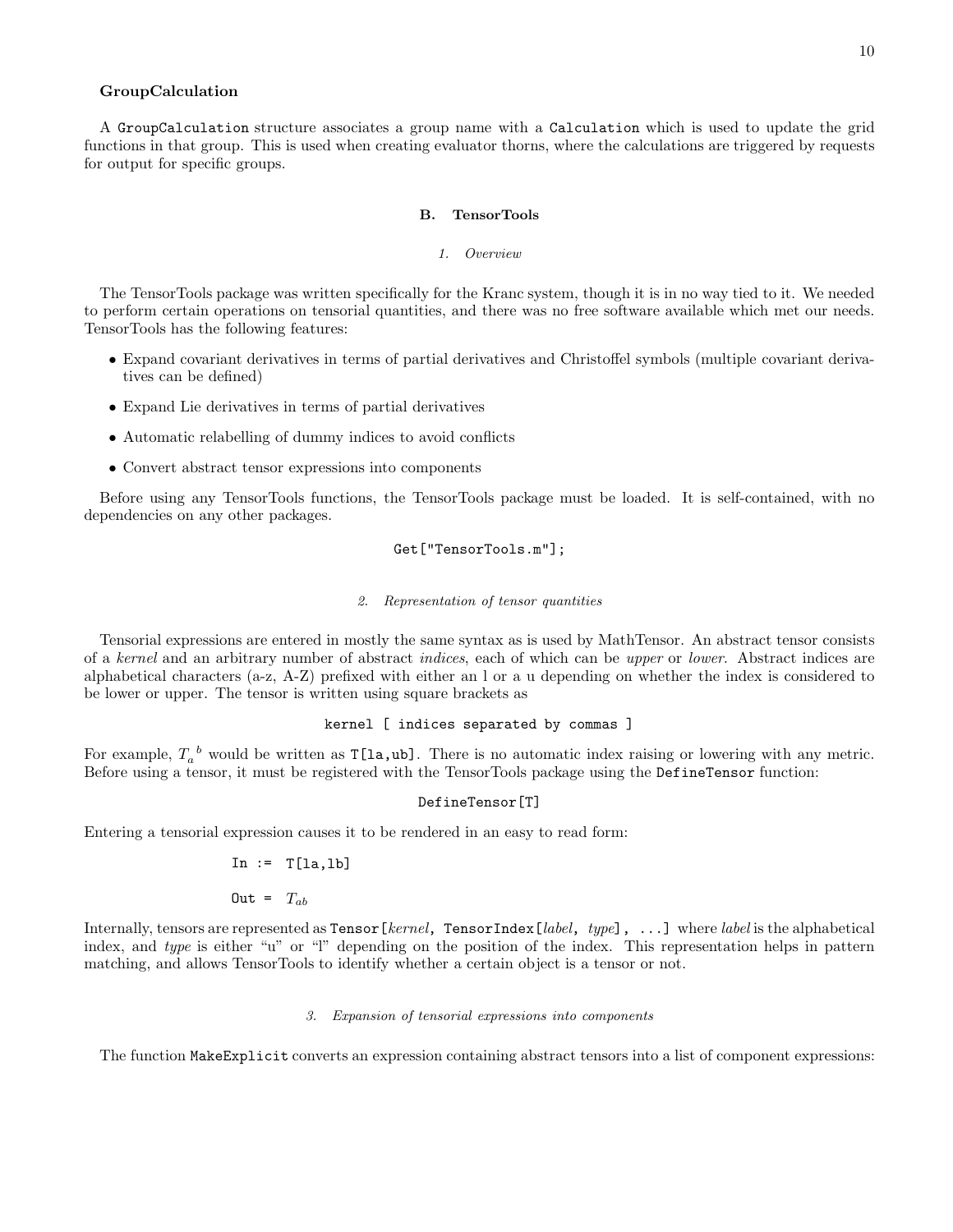In := MakeExplicit[T[la, lb]g[ub, uc]]

$$
\begin{array}{rl} \mathtt{Out} & = & \{ \ \mathtt{g11\ T11} + \mathtt{g21\ T12} + \mathtt{g31\ T13}, \mathtt{g12\ T11} + \mathtt{g22\ T12} + \mathtt{g32\ T13}, \\ & \mathtt{g13\ T11} + \mathtt{g23\ T12} + \mathtt{g33\ T13}, \mathtt{g11\ T21} + \mathtt{g21\ T22} + \mathtt{g31\ T23}, \\ & \mathtt{g12\ T21} + \mathtt{g22\ T22} + \mathtt{g32\ T23}, \mathtt{g13\ T21} + \mathtt{g23\ T22} + \mathtt{g33\ T23}, \\ & \mathtt{g11\ T31} + \mathtt{g21\ T32} + \mathtt{g31\ T33}, \mathtt{g12\ T31} + \mathtt{g22\ T32} + \mathtt{g32\ T33}, \\ & \mathtt{g13\ T31} + \mathtt{g23\ T32} + \mathtt{g33\ T33} \} \end{array}
$$

Note here that upper and lower indices are not distinguished between in the component form. TensorTools was written mainly for automated code generation rather than symbolic manipulation; we suggest using different kernels for the different forms if this is a problem.

### 4. Covariant derivatives

TensorTools allows the user to define as many covariant derivatives (and associated Christoffel symbols) as are necessary. The following defines a covariant derivative operator CD with Christoffel symbol H:

## DefineConnection[CD,H]

The function CDtoPD is used to replace covariant derivatives with partial derivatives in any expression:

$$
In := CDtoPD[CD[V[ua],1b]]
$$

$$
\mathtt{Out}~=~V^a,~_{b}+H^a_{~bc}V^c
$$

The function MakeExplicit will automatically do this before converting expressions into components.

The fundamental operation is to convert a first covariant derivative of an abstract tensor into a partial derivative plus some extra terms involving Christoffel symbols. For convenience, TensorTools understands that covariant derivatives are linear and satisfy the Leibniz property. Also, higher order covariant derivatives are converted to repeated application of a first order derivative.

We define a number of rules to perform the operations in the reduction to the desired form. In the following, x and y represent expressions which may or may not contain tensorial indices.

• Replace any high order covariant derivatives with repeated application of a first order covariant derivative. This ensures that we only need to know how to evaluate a first derivative.

$$
\nabla_d \nabla_a V^b \to \nabla_d (\nabla_a V^b)
$$

• Replace the covariant derivative of a product using the Leibniz rule:

$$
\nabla_a(xy) \to (\nabla_a x)y + x(\nabla_a y)
$$

• Replace the covariant derivative of a sum using the linearity property:

$$
\nabla_a(x+y) \to \nabla_a x + \nabla_a y
$$

• Replace the covariant derivative of an arbitrary expression containing tensorial indices with its expansion in terms of a partial derivative and Christoffel symbols, one for each index in the expression: e.g.

$$
\nabla_a V^b \to \partial_a V^b + \Gamma^b_{\ \, ac} V^c
$$

#### 5. Lie derivatives

The Lie derivative of an expression  $x$  with respect to a vector  $V$  is written

$$
Lie[x,V]
$$

where V has been registered using DefineTensor and is written without indices. The function LieToPD is used to replace Lie derivatives with partial derivatives:

In := LieToPD[Lie[T[ua,lb], V]]

$$
\mathtt{Out} \ = \ T^{a}_{\ b,c} V^{c} + T^{a}_{\ c} V^{c}_{\ ,b} - T^{c}_{\ b} V^{a}_{\ ,c}
$$

Lie derivatives of products and sums are supported. The function MakeExplicit will automatically perform this replacement before converting expressions into components.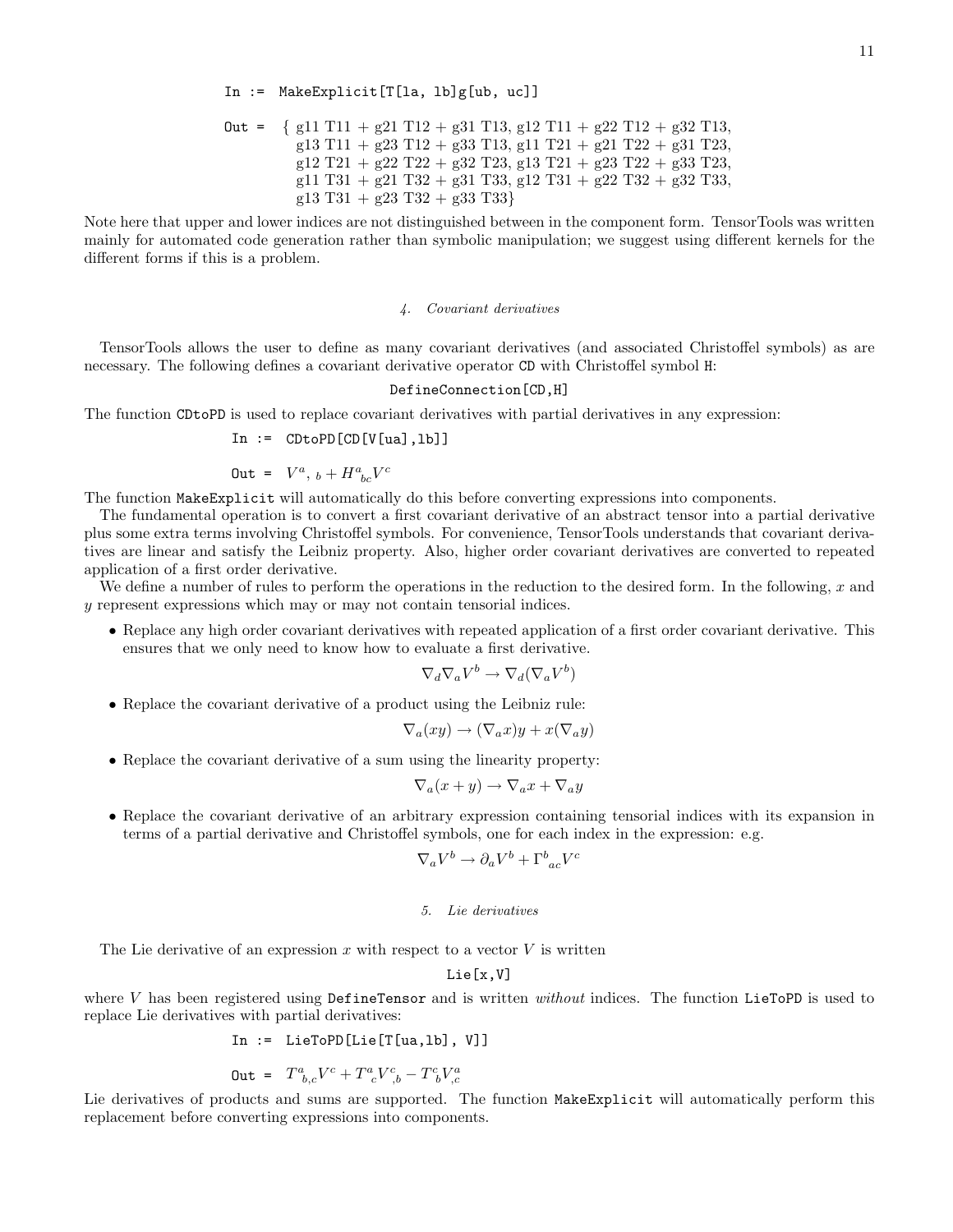#### 6. Automatic dummy index manipulation

When two expressions both containing a dummy index  $b$  are multiplied together, one dummy index is relabelled so as not to conflict with any other index in the resulting expression:

In := (T[la, lb]g[ub, uc])v[ub, ld, lb]  
Out = 
$$
T_{ab}g^{bc}V_{de}^e
$$

This requires that every multiplication be checked for tensorial operands. This can be a performance problem, so the feature can be enabled and disabled with SetEnhancedTimes[True] and SetEnhancedTimes[False]. It is enabled by default.

#### C. CodeGen: High level code generation

During the development of the Kranc system, we explored two different approaches to generating Cactus files using Mathematica as a programming language. Initially, we used a very straightforward system whereby C statements were included almost verbatim in the Mathematica script and output directly to the thorn source file. This approach has two main deficiencies:

- The same block of text might be used in several places in the code. When a bug is fixed in one place, it must be fixed in all.
- It is not easy to alter the language that is produced–for example, it is difficult to output both C and Fortran.
- The syntax in the Mathematica source file is ugly, with lots of string concatenation, making it difficult to read and edit.

To address the first problem, we decided to create Mathematica functions to represent each block of text. This also allows the block to be customized by giving the function arguments. By making this abstraction, it became very easy to change between outputting C and Fortran, and the resulting Mathematica scripts are more elegant. We call this system "CodeGen". The effect of migrating our old code [\[17](#page-23-16)] to the CodeGen system was that the Mathematica source files became dramatically shorter and easier to maintain.

Fundamental to the CodeGen system is the notion of a CodeGen "block"; this can be either a string or a list of CodeGen blocks (this definition is recursive). All the CodeGen functions return CodeGen blocks, and the lists are all flattened and the strings concatenated when the final source file is generated. This is because it is syntactically easier in the Mathematica source file to write a sequence of statements as a list than to concatenate strings.

Many programming constructs are naturally block-structured; for example, C for loops need braces after the block of code to loop over. For this reason, it was decided that CodeGen functions could take as arguments any blocks of code which needed to be inserted on the inside of such a structure.

By default, Kranc generates C code. To generate Fortran code the command SetSourceLanguage"Fortran" has to be issued after loading KrancThorns.m. Note that while Kranc-generated C-code should always compile (if different thorns have been created consistently), a Kranc generated Fortran code may not compile in certain cases. The reasons are that the Fortran standard limits names to 31 characters, and specifies a maximum number of 19 continuation lines per statement (typical compilers have much larger continuation line limits). Both limits can be compiler dependent, and are not checked by Kranc.

#### D. Thorn: Constructing the most general Cactus thorn

We have decided to define several different types of Kranc thorn (base, MoL, setter, evaluator, translator) and to provide convenient interfaces for generating each of them. However, there is a lot that is common to each of these, and it would be wasteful for the underlying implementation to have separate code for generating each type of thorn. The Kranc system is designed to be as modular as possible, with as much code re-use as possible. To this end, there is a package called "Thorn" which takes as input a high level description of a Cactus thorn, and which creates the necessary thorn files.

The interface.ccl, schedule.ccl and param.ccl files are first created by calling CreateInterface, CreateParam and CreateSchedule with high-level descriptions of these files, which are converted into CodeGen blocks representing the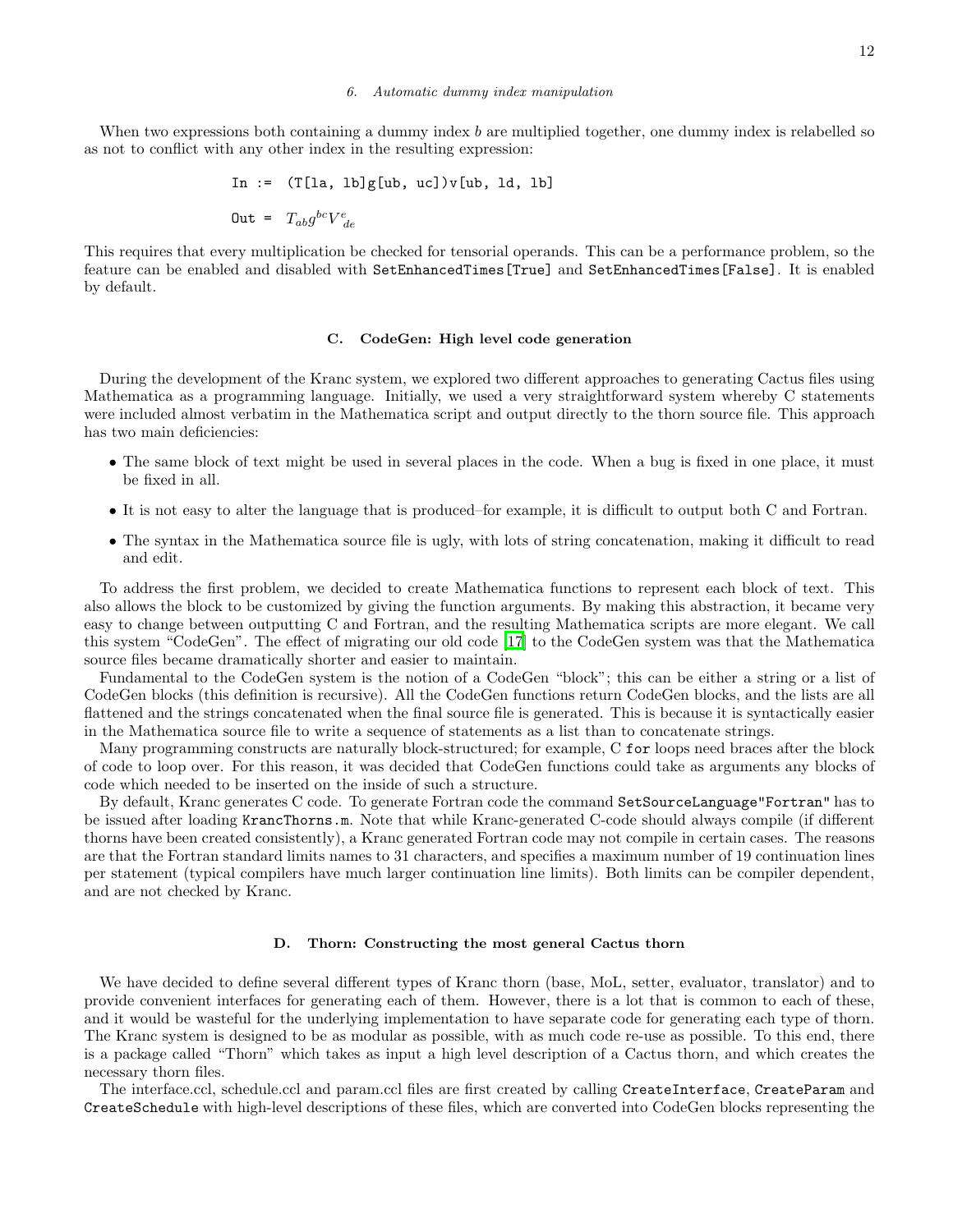CCL files. These blocks are then passed, along with blocks for each source file, to CreateThorn, which creates the final thorn. The Thorn package provides every aspect of thorn generation that is not specific to the Kranc thorns we have defined, and could be used for creating any type of thorn.

### <span id="page-12-0"></span>V. EXAMPLES

In order to illustrate how the packages TensorTools.m and KrancThorns.m can be used, we give three examples. The first example is the massive Klein Gordon equation which, although very simple, contains the essential steps for automatic thorn generation. It is described in some detail to serve as a reference for analogous steps in the other examples. As a second (still trivial) example, we consider the vacuum Maxwell equations. Here the evolution variables are components of tensors and therefore the concept of groups and a GroupDefinition structure becomes essential. Finally, as a non-trivial example, we consider the Einstein equations in the standard ADM form. The automatic generation of Cactus thorns for these equations involves (almost) the full functionality of the packages TensorTools.m and KrancThorns.m.

The following descriptions should be understood as accompanying explanations of the scripts Examples/KleinGordon/MKGTT.m, Examples/Maxwell/EMTT.m and Examples/ADM/KrancADMTT.m which actually perform the automatic generation of code. The reader therefore is strongly advised to read the text along with the example scripts. Detailed instructions for using the examples are provided in the file README.

#### <span id="page-12-1"></span>A. The Massive Klein Gordon Field

As a simple example we consider the massive Klein Gordon field equation

$$
\Box \phi - m^2 \phi = 0,\tag{5.1}
$$

where  $\Box$  is the wave operator on flat space,  $\Box \equiv -\partial_t^2 + \delta^{ij}\partial_i\partial_j$  in standard Cartesian coordinates  $(t, x^i)$ .

### 1. Continuum Formulation

Introducing  $\Pi \equiv \partial_t \phi$  reduces Eq. [\(5.1\)](#page-12-1) to a system of PDEs which are first order in time

<span id="page-12-2"></span>
$$
\partial_t \phi = \Pi,
$$
  
\n
$$
\partial_t \Pi = \delta^{ij} \partial_i \partial_j \phi - m^2 \phi.
$$
\n(5.2)

We consider Eqs. [\(5.2\)](#page-12-2) on a 3-torus  $\mathcal T$  (i.e. on a rectangular domain with periodic boundary conditions), with initial data

<span id="page-12-4"></span><span id="page-12-3"></span>
$$
\phi(0, x^i) = \cos(2\pi x/d), \qquad \Pi(0, x^i) = 0,
$$
\n(5.3)

where d is the range of the coordinate  $x, -d/2 \le x \le d/2$ .

As an example of a quantity which is evaluated for analysis purposes, we introduce the total energy  $E = \int_{\mathcal{I}} \rho \, d^3x$ , with energy density  $\rho$ ,

$$
\rho = \Pi^2 + \delta^{ij} \partial_i \phi \partial_j \phi + m^2 \phi^2. \tag{5.4}
$$

The energy is conserved in time and can be used to monitor the accuracy of the numerical solution.

### 2. Specifications for Kranc

The script MKGTT.m in the directory Examples/KleinGordon generates Cactus thorns to solve this time evolution problem. After loading the packages TensorTools.m and KrancThorns.m we specify Eqs. [\(5.2\)](#page-12-2) and [\(5.4\)](#page-12-3) as rules written in TensorTools syntax; i.e.

EvolEqs =  $\{dot[phi] \rightarrowphi$ dot[phit] -> PD[phi,la,lb] KD[ua,ub] - mass^2 phi},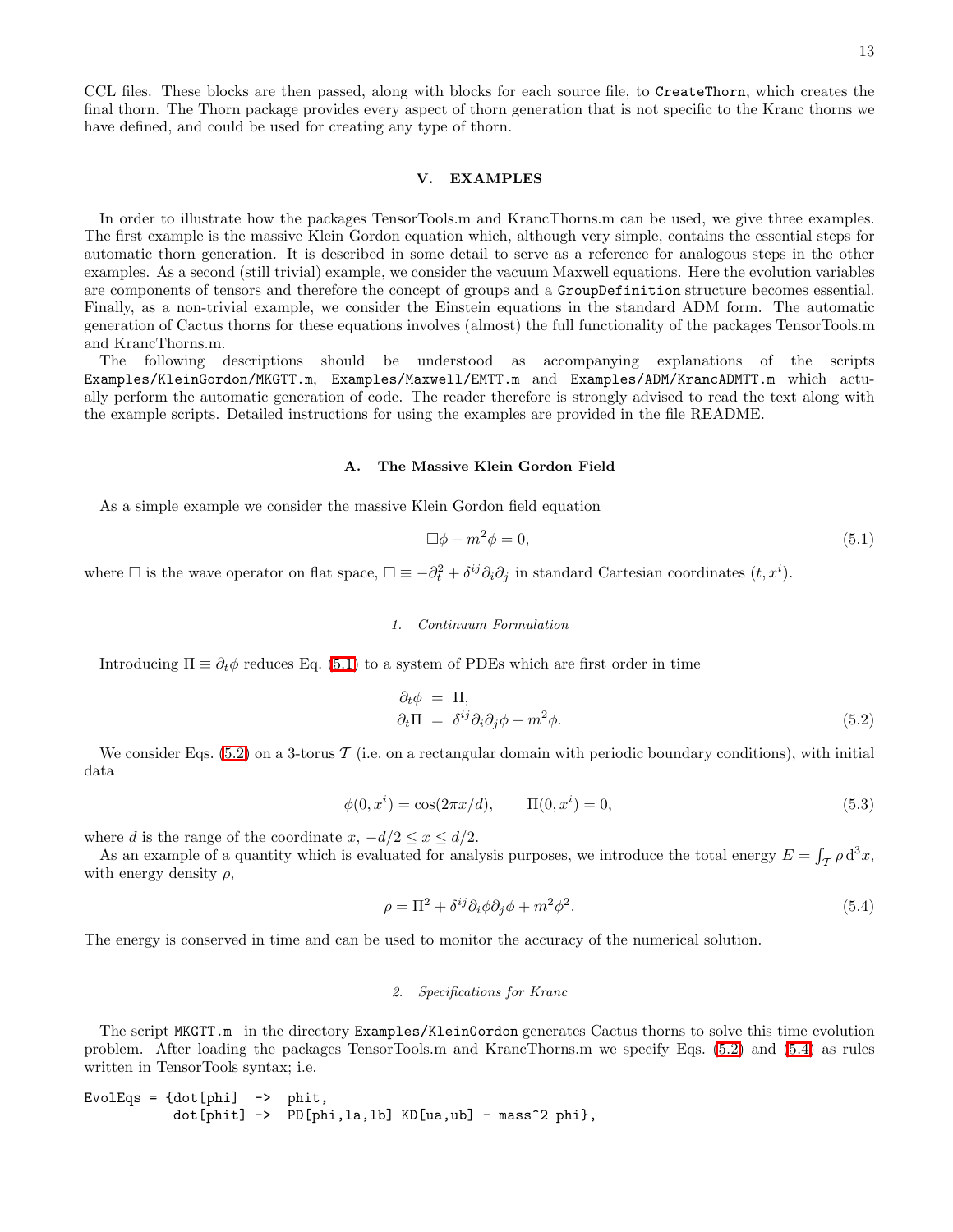where KD denotes TensorTools' Kronecker delta and the variable Π has been renamed to phit in order to avoid conflicts with the constant  $\pi$  in a Fortran code. The sums over dummy indices are expanded automatically when applying the function MakeExplicit,

```
{dot[phi] -> phit,
dot[phit] -> D11[phi] + D22[phi] + D33[phi] - mass^2*phi}
```
The numerical implementation of the above problem is as follows. The evolution variables phi, phit, and the parameter mass are declared in a base thorn. Initially the grid functions phi, phit are set to the values [\(5.3\)](#page-12-4) by a setter thorn. The right hand sides of the evolution equations [\(5.2\)](#page-12-2) are specified in the MoL thorn. Finally the energy density rho [\(5.4\)](#page-12-3) is evaluated by an evaluator thorn.

The evolution variables phi and phit have to be given in form of groups

 $MKGvars = \{{'"phi", {phi}}\}, {'"phi", {phi}}$ 

as arguments to the functions CreateBaseThorn, CreateMoLThorn, CreateSetterThorn and should also be given to CreateEvaluatorThorn. There is no need to introduce any primitives and therefore we set

```
MGKprimitives = \{\};
```
which is given as a positional argument to the function CreateBaseThorn.

```
The parameter mass
```

```
MKGRealBaseParameters = {mass};
```
is declared in the base thorn and is used in the MoL thorn and the evaluator thorn. It is listed in the RealBaseParameters argument to the functions CreateBaseThorn, CreateMoLThorn and CreateEvaluatorThorn.

Equations [\(5.2\)](#page-12-2), [\(5.3\)](#page-12-4) and [\(5.4\)](#page-12-3) and the corresponding grid functions are specified in calculations. For the evolution equations we define

```
MoLCalculation = {Equations \rightarrow {dot[phi] \rightarrow phi, }}dot[phit] -> D11[phi] + ...}}};
```
Note that the equations are given as a list of lists (consisting of one element here), each sublist resulting in a separate loop in the code.

The calculations endensCalculation for the energy density and IDCalculation for the initial data are set up in an analogous way. In addition we assign the name Name  $\rightarrow$  "time symmetricID" to the function that sets the initial data. The function "time symmetricID" in the Setter thorn should be called only at the beginning, which is achieved by SetTime -> "initial only".

The function CreateEvaluatorThorn takes two positional arguments, EvaluationDefinitions and a group structure which should contain the groups to be evaluated by the thorn (as well as all the groups who's variables are referred to). EvaluationDefinitions specifies the calculation endensCalculation which is responsible for updating the variables in the group "endens",

```
EvaluationGroups = {{"endens", {rho}}}EvaluationDefinitions = {{"endens", endensCalculation}};
```
We also specify a name for the arrangement,

MKGSystemName = "MKG";

Summarizing, the following information is given to the functions Create\*Thorn:

```
baseThornInfo = CreateBaseThorn[Join[MKGvars, MKGprimitives],
   Map[First, MKGvars],
   Map[First, MKGprimitives],
   SystemName -> MKGSystemName,
   RealBaseParameters -> MKGRealParameters];
mainMoLThornInfo = CreateMoLThorn[MoLCalculation, MKGvars,
   RealBaseParameters -> MKGRealParameters,
   PrimitiveGroups -> Map[First, MKGprimitives],
   SystemName -> MKGSystemName,
   ThornName -> MKGSystemName <> "MoL",
```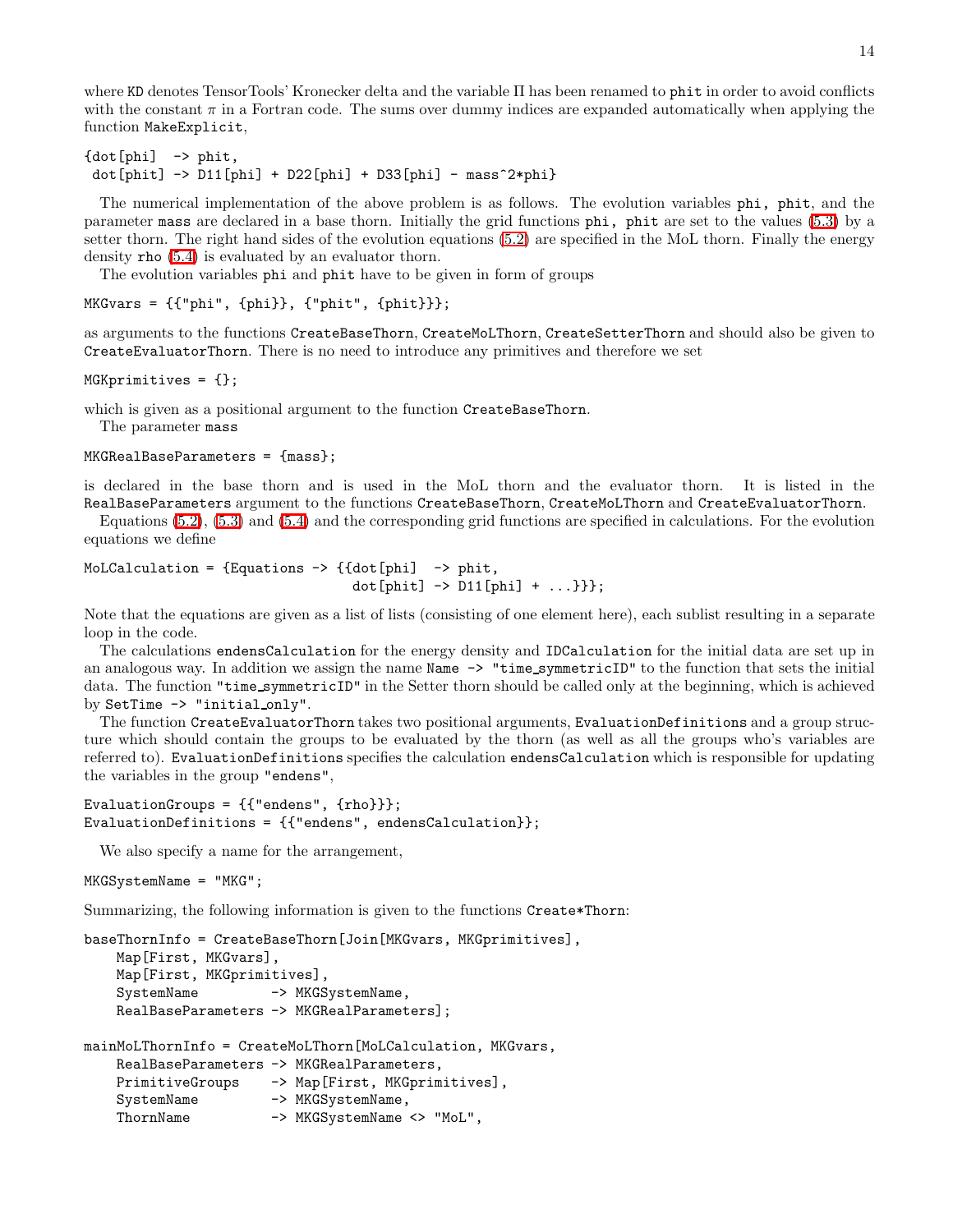15

```
setIDThornInfo = CreateSetterThorn[IDcalculation,MKGvars,
   SystemName -> MKGSystemName,
   ThornName -> MKGSystemName <> "setID",
   SetTime -> "initial_only",
   DeBug -> True];
evaluateThornInfo = CreateEvaluatorThorn[EvaluationDefinitions,
   Join[EvaluationGroups, MKGvars],
   RealBaseParameters -> MKGRealParameters,
   SystemName -> MKGSystemName,
   ThornName -> MKGSystemName <> "evalEnergydens",
   DeBug -> True];
```
As a last step, a thorn list MKG.th is created by the function CreateThornList,

```
thorns = Join[baseThornInfo, mainMoLThornInfo, setIDThornInfo, evaluateThornInfo];
CreateThornList[thorns, SystemName -> MKGSystemName];
```
The parameter file for running the code has to activate all necessary thorns. In this case, all the thorns in the file MKG.th are necessary. The syntax is

ActiveThorns = "Boundary CoordBase ..."

DeBug -> True];

The parameter mass is specified as

 $MKGBase::mass = 1.0$ 

We refer the reader to the Cactus thorn documentation for details of the many standard parameters which can be adjusted, for example to set up the grid in a different way, or to change the MoL time integration scheme. Here we just mention the parameters necessary for changing the resolution and the Courant factor  $(\Delta t/\Delta x)$ . The number of grid points in the x-direction is set by driver::global nx. This number includes both the physical grid points plus the ghost points, which are specified by  $\text{pugh}$ : :ghost size. grid::dxyz gives the grid spacing (the same for x, y and z). cactus::cctk initial time and cactus::cctk itlast set the initial time and the last time step. The Courant factor is specified by time::dtfac.

#### <span id="page-14-0"></span>B. The Maxwell Equations

As a second example we consider the vacuum Maxwell equations on a Minkowski background in standard Cartesian coordinates  $(t, x^i)$ ,

<span id="page-14-1"></span>
$$
\partial_{\mu}F^{\mu\nu} = 0, \qquad \partial_{[\mu}F_{\nu\sigma]} = 0, \tag{5.5}
$$

where  $F_{\mu\nu}$  is the electromagnetic field strength.

#### 1. Continuum Formulation

An observer at rest with respect to the above coordinates measures an electric and magnetic field

$$
E_i = F_{i0}, \qquad B_i = \epsilon_i^{kl} F_{kl}, \tag{5.6}
$$

where i, k, l run from 1 to 3 and  $\epsilon_{ijk}$  is the alternating symbol with  $\epsilon_{123} = 1$ . Eqs. [\(5.5\)](#page-14-1) can be decomposed into the evolution equations

$$
\partial_t E_i = \epsilon_i^{jk} \partial_j B_k \n\partial_t B_i = -\epsilon_i^{jk} \partial_j E_k
$$
\n(5.7)

and the constraints

<span id="page-14-3"></span><span id="page-14-2"></span>
$$
C_E \equiv \delta^{ij}\partial_i E_j = 0, \qquad C_B \equiv \delta^{ij}\partial_i B_j = 0. \tag{5.8}
$$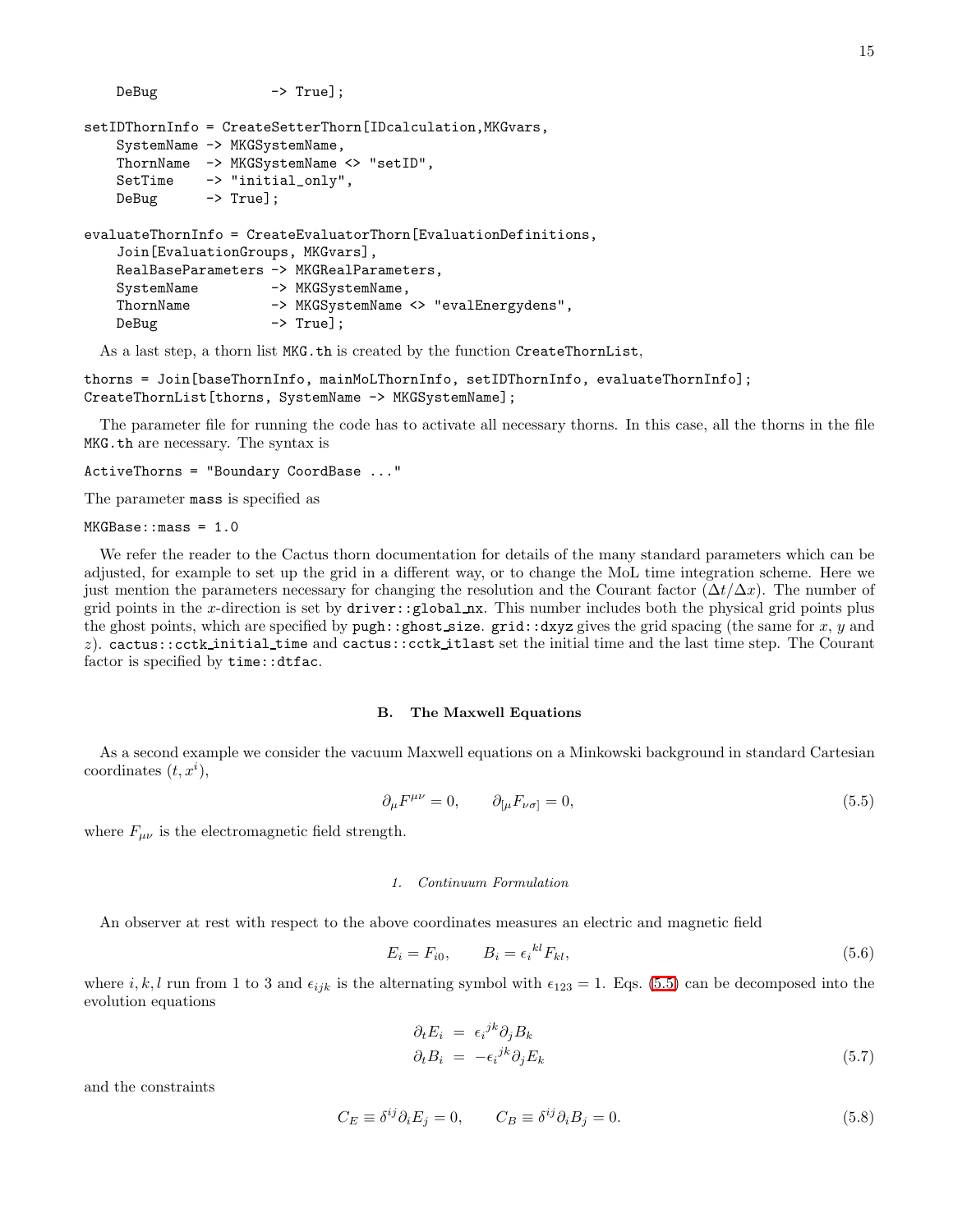If the constraints [\(5.8\)](#page-14-2) are satisfied initially the evolution equations [\(5.7\)](#page-14-3) guarantee that they are satisfied for later times as well. It is therefore sufficient to solve [\(5.7\)](#page-14-3) subject to initial data satisfying [\(5.8\)](#page-14-2).

<span id="page-15-0"></span>Again we take the spatial domain to be a 3-torus  $\mathcal T$  and consider the initial data

$$
E_1(0, x^i) = \sigma \cos(\frac{2\pi(x+y)}{d}),
$$
  
\n
$$
E_2(0, x^i) = (\sigma - 1)\cos(\frac{2\pi x}{d}) - \sigma \cos(\frac{2\pi(x+y)}{d}),
$$
  
\n
$$
B_3(0, x^i) = (1 - \sigma)\cos(\frac{2\pi x}{d}) + \sigma \cos(\frac{2\pi(x+y)}{d})
$$
  
\n
$$
E_3(0, x^i) = B_1(0, x^i) = B_2(0, x^i) = 0,
$$
\n(5.9)

where  $-d/2 \le x, y \le d/2$ . For  $\sigma = 0$  these data evolve as a wave travelling in x direction,  $E_2(t, x^i) = -\cos(\frac{2\pi(x+t)}{d})$  $-B_3(t, x^i)$ , with all other components vanishing. For  $\sigma = 1$  the wave evolves in a diagonal direction in the xy plane.

The energy density  $\rho$  is given by

$$
\rho = \frac{1}{2} \delta^{ij} (E_i E_j + B_i B_j). \tag{5.10}
$$

and gives rise to the total energy  $E = \int_{\mathcal{T}} \rho \, d^3x$ , which again is conserved in time.

### 2. Specifications for Kranc

The procedure for generating Cactus thorns is similar to the previous example, the major difference being that the variables are components of tensors and equations [\(5.7\)](#page-14-3) have to be split into equations for the individual components.

The automatic generation of code is performed by Examples/Maxwell/EMTT.m. We define the tensors El and B with TensorTools' function DefineTensor, where the electric field has been renamed in order to avoid a name clash with the exponential constant in Mathematica. The evolution equations [\(5.7\)](#page-14-3) in TensorTools syntax read

$$
EvolEqs = \{ \{ dot[E1[la]] -> (Eps[la,lb,lc] KD[ub,ue] KD[uc,uf] PD[B[lf],le]),\n \quad dot[B[la]] -> -(Eps[la,lb,lc] KD[ub,ue] KD[uc,uf] PD[E1[lf],le]) \};
$$

These equations are split into individual components by applying the function MakeExplicit.

As before, we generate a base thorn, a MoL thorn, a setter thorn for the initial data and an evaluator thorn for evaluating the constraints and energy density.

The evolution variables are the electric and magnetic field

EMvars = {{"El", {El1, El2, El3}}, {"B", {B1, B2, B3}}};

As before, we do not introduce any primitives. The parameter sigma entering the initial data [\(5.9\)](#page-15-0) only has to be known by the setter thorn. It is therefore given as the named argument RealParameters to the function CreateSetterThorn.

We define two groups of variables to be set by the evaluator thorn

EvaluationGroups = {{"Constraints", {CEl, CB}}, {"endens", {rho}}};

and correspondingly two calculations that are responsible for evaluating the constraints and the energy density.

#### C. The Einstein Equations in ADM form

As a last example we consider the Einstein equations in ADM form, which provide a nontrivial example that illustrates the advantages of automatic code generation. A mere 200 lines of Mathematica input is needed to generate a whole evolution code including the evaluation of the constraints. Compared to the previous example, we make use of more features of TensorTools, for example defining a covariant derivative and dealing with tensors with symmetries. The code generation part illustrates the concept of primitive grid functions and the possibility of generating two different setter thorns to compute the same quantity in different ways. Further, it explains how grid functions are computed that depend on derivatives of other grid functions.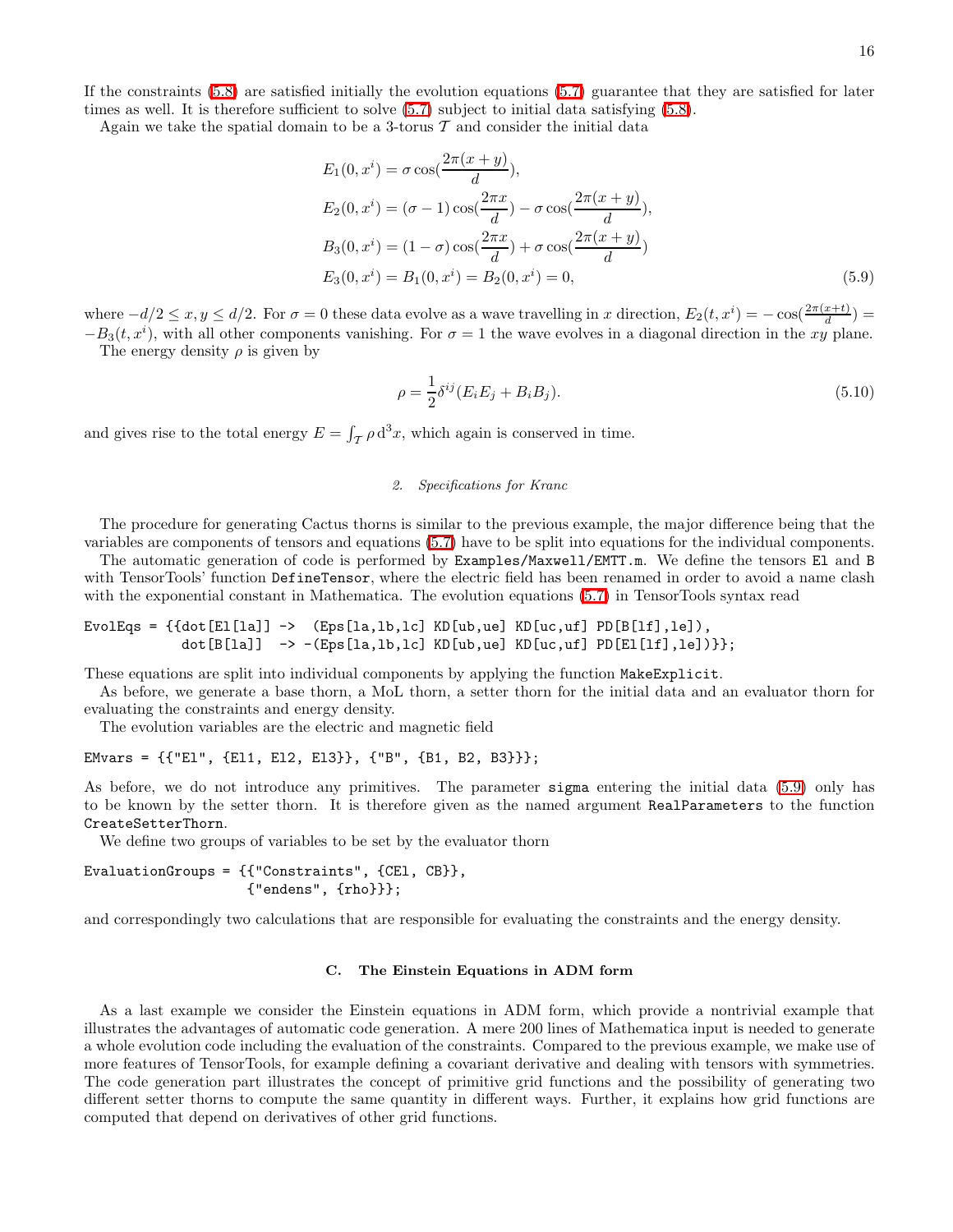#### 1. Continuum Formulation

We decompose the four dimensional vacuum Einstein equations  $G_{\mu\nu} = 0$  into a set of evolution equations and constraints corresponding to the standard ADM formulation given by York [\[18](#page-23-17)]. We will not touch upon issues of wellposedness, as these are irrelevant for our current purpose. Space-time is foliated by a family of spacelike hypersurfaces  $\Sigma_t$ , labelled by a parameter t. Introducing coordinates  $(t, x^i)$  adapted to this foliation, the four dimensional metric can be written as

$$
ds2 = -(\alpha2 - \betai\betai)dt2 - 2\betaidt dxi + hij dxi dxj,
$$
\n(5.11)

where  $h_{ij}$  is the induced metric on  $\Sigma_t$ ,  $\alpha$  is the lapse function and  $\beta^i$  the shift vector and where we set  $\beta_i = h_{ij}\beta^j$ . Lapse and shift describe the components of the time flow  $\partial_t$  orthogonal and parallel to the hypersurface  $\Sigma_t$ ,  $\partial_t = \alpha n + \beta^i \partial_i$ . The rate of change of the induced metric  $h_{ij}$  along the normal direction n defines the extrinsic curvature  $K_{ij} = \frac{1}{2} \mathcal{L}_n h_{ij}$ .

<span id="page-16-1"></span>Projections of the vacuum Einstein equations in the form <sup>(4)</sup> $R_{\mu\nu} = 0$  into the hypersurface  $\Sigma_t$ , together with the definition of the extrinsic curvature, yield evolution equations for  $h_{ij}$  and  $K_{ij}$ ,

$$
\partial_t h_{ij} = \mathcal{L}_{\beta} h_{ij} + 2 \alpha K_{ij} \tag{5.12}
$$

<span id="page-16-0"></span>
$$
\partial_t K_{ij} = \mathcal{L}_{\beta} K_{ij} + D_i D_j \alpha + 2 \alpha h^{lm} K_{lj} K_{mi} - \alpha K K_{ij} - \alpha R_{ij}.
$$
\n(5.13)

Projection of  $G_{\mu\nu} = 0$  in the orthogonal direction yields the Hamiltonian and momentum constraints,

$$
C_H \equiv R - h^{lm} h^{pq} K_{lp} K_{mq} + K^2 = 0
$$
  
\n
$$
C_{M_i} \equiv h^{lm} D_l K_{im} - D_i K = 0.
$$
\n(5.14)

 $\mathcal{L}_{\beta}$  denotes the Lie derivative in the direction of the shift vector  $\beta^{i}$  and  $D_{i}$  is the covariant derivative compatible with the 3-metric  $h_{ij}$ . The three dimensional scalar curvature R, Christoffel symbols  $\gamma^{i}_{jk}$  and the trace of the extrinsic curvature  $K$  have been introduced as abbreviations,

<span id="page-16-4"></span>
$$
K = h^{ij} K_{ij},
$$
  
\n
$$
\gamma^{i}_{jk} = h^{il} (\partial_k h_{lj} + \partial_j h_{kl} - \partial_l h_{jk})/2,
$$
  
\n
$$
R = h^{ij} R_{ij}.
$$
\n(5.15)

Again the constraints [\(5.14\)](#page-16-0) are propagated by the evolution equations [\(5.12\)](#page-16-1) and it is sufficient to evolve freely (i.e. without imposing the constraints at each time step) initial data satisfying [\(5.12\)](#page-16-1).

<span id="page-16-2"></span>We express the Ricci tensor  $R_{ij}$  in two ways, one involving second derivatives of the metric

<span id="page-16-3"></span>
$$
R_{ij} = h^{lm}(-\partial_i \partial_j h_{lm} + \partial_j \partial_m h_{li} + \partial_i \partial_l h_{mj} - \partial_l \partial_m h_{ij})/2 + h_{lm} h^{pq} (\gamma^l_{mi} \gamma^p_{qj} - \gamma^l_{ij} \gamma^p_{mq}),
$$
(5.16)

and the other is the standard representation in terms of Christoffel symbols

$$
R_{ij} = \partial_p \gamma^p{}_{ij} - \partial_j \gamma^p{}_{pi} + \gamma^p{}_{ij} \gamma^q{}_{pq} - \gamma^p{}_{qi} \gamma^q{}_{pj}.\tag{5.17}
$$

Note that Eqs. [\(5.16\)](#page-16-2) and [\(5.17\)](#page-16-3) lead to different stencil sizes when discretized, which might change the behaviour of the numerical evolution code.

For our choice of gauge, initial data and boundary conditions, we follow the "gauge wave testbed" described in [\[19\]](#page-23-18). The spatial domain is again taken to be a 3-torus  $\mathcal T$  and initial data are given by

<span id="page-16-5"></span>
$$
h_{11}(0, x^{i}) = 1 - A \sin(\frac{2\pi x}{d}),
$$
  
\n
$$
K_{11}(0, x^{i}) = \frac{\pi A}{d} \frac{\cos(\frac{2\pi x}{d})}{\sqrt{1 - A \sin(\frac{2\pi x}{d})}}
$$
\n(5.18)

with all other components of the extrinsic curvature and all off-diagonal 3-metric components vanishing initially. The remaining diagonal metric components are 1 initially. A is a constant amplitude and d again denotes the range of the coordinate x. The shift  $\beta^i$  is set to zero and the lapse  $\alpha$  is given by the square root of the determinant of the 3-metric  $\alpha = \sqrt{\det h}$ .

The analytical solution to this initial value problem is a pure gauge wave travelling in the  $x$  direction at the speed of light,  $h_{11}(t, x^i) = h_{11}(x - t)$ ,  $K_{11}(t, x^i) = K_{11}(x - t)$ , where all other evolution variables maintain their initial values.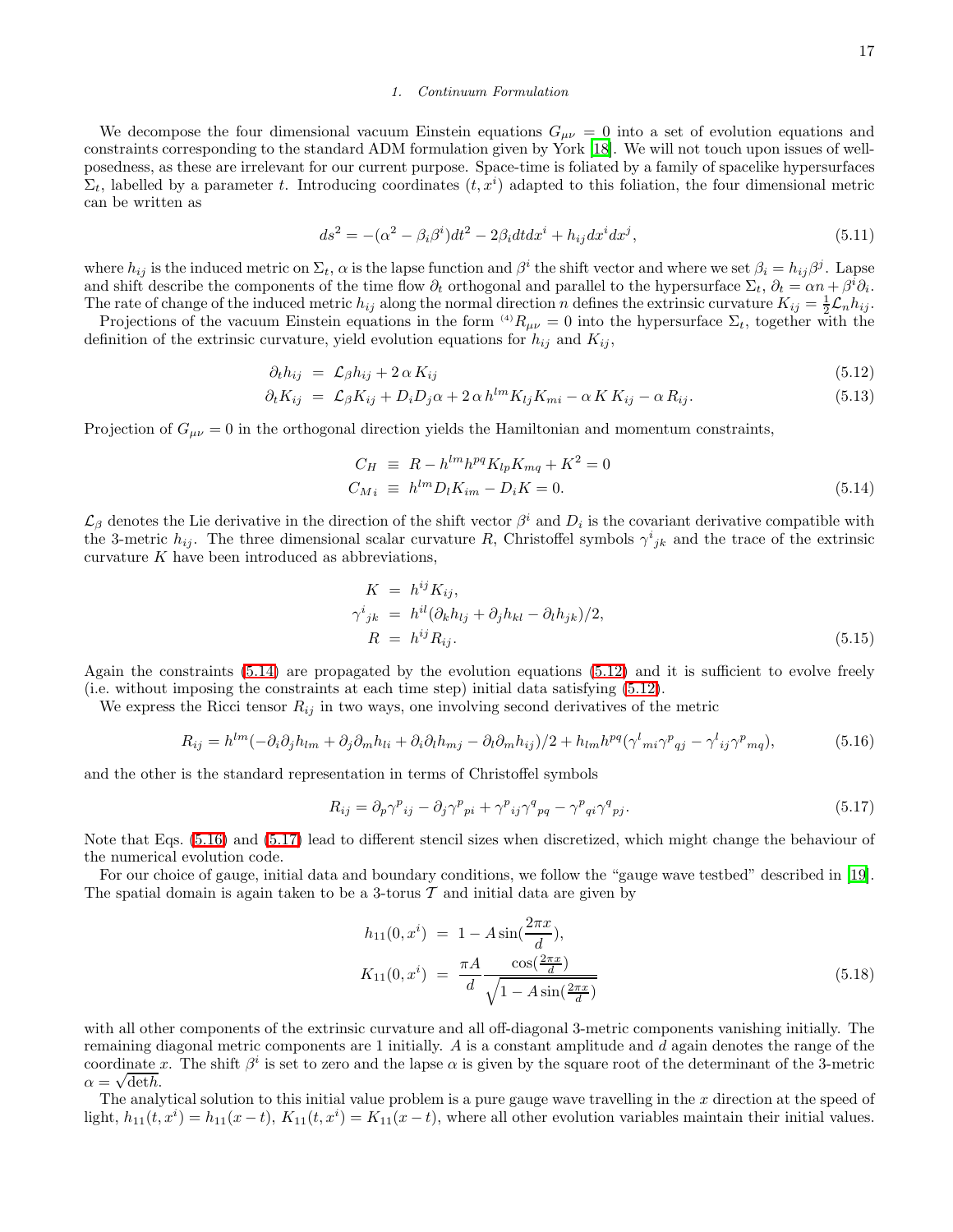#### 2. Specifications for Kranc

The conversion of tensorial equations to equations for individual components using the package TensorTools clearly is more involved than in the previous examples. We start by defining the tensors appearing in Eqs. $(5.12) - (5.15)$  $(5.12) - (5.15)$  $(5.12) - (5.15)$ 

## Map[DefineTensor,{h, hInv, K, beta, Ricci, gamma, CM}]

The inverse metric  $h^{ij}$  has been renamed to hInv as it is going to be a shorthand computed from the metric  $h_{ij}$ . Ricci and gamma denote the Ricci tensor and the Christoffel symbols respectively, and beta is the shift.

Note that since the tensors  $h_{ij}$  and  $K_{ij}$  are symmetric, we only evolve a subset of linearly independent components. To this effect, before applying MakeExplicit to expressions involving symmetric tensors, the symmetries are registered. Note that, in conformance with the conventions of MathTensor, in our example covariant and contravariant indices are treated differently with respect to the ordering of coordinate indices. The "12" component of a covariant symmetric 2-tensor automatically is converted to the "21" component, whereas for contravariant symmetric tensors the index ordering is the opposite. The corresponding commands for symmetric (co/contravariant) tensors are AssertSymmetricDecreasing and AssertSymmetricIncreasing,

```
AssertSymmetricIncreasing[hInv[ua,ub]];
Map[AssertSymmetricDecreasing, {h[la,lb], K[la,lb], Ricci[la,lb]}];
AssertSymmetricDecreasing[gamma[ua, lb, lc], lb, lc];
```
The symmetry handling in TensorTools is rudimentary, and currently only supports symmetries for pairs of indices in any particular tensor. When applying MakeExplicit to one of the above tensors all components are kept thus resulting in a list with duplicate entries. These have to be removed by a user defined function which is called MakeExplicitSet here.

To complete the description of the geometric structure for TensorTools the covariant derivative together with the corresponding Christoffel symbol is defined,

### DefineConnection[CD, gamma];

Computing the determinant of the spatial metric  $h$  by the Mathematica component expression hDet = Det[MatrixOfComponents[h[la,lb]]] the inverse metric is given by a series of shorthands

deth -> hDet, invdeth  $\rightarrow$  1 / deth, hInv[ua,ub] -> invdeth hDet MatrixInverse[h[ua,ub]]

Here, deth is computed as a shorthand at run time to avoid it being calculated for each component of hInv[ua,ub]. hDet MatrixInverse[h[ua,ub]] is the component inverse of h with the common determinant factor cancelled.

The quantities appearing in Eqs. [\(5.12\)](#page-16-1) and [\(5.14\)](#page-16-0) split in the following way into evolution variables, primitives and shorthands: Evolution variables are the 3-metric and the extrinsic curvature

ADMvars = {{"h", {h11, h21, h31, h22, h32, h33}}, {"K",{K11, K21, K31,K22, K32, K33}}}};

All other quantities appearing in [\(5.12\)](#page-16-1) and [\(5.14\)](#page-16-0) have to be either primitive grid functions, which are set in a setter thorn, or shorthands defined inside the loop in which they are used. The decision about which quantities are primitives is based on the following considerations. Quantities that appear in differentiated form in the evolution equations, e.g. lapse and shift, have to be grid functions. Quantities which can be computed in various different ways, e.g. the Ricci tensor, can be set in different setter thorns which then can be compiled into the same executable, where one of them is "activated" at run time. Quantities that are needed for both the evolution equations and the constraints, e.g. the Christoffel symbols, can be set in a setter thorn in order to reduce computational costs. Furthermore all quantities whose output is required, e.g. the trace of the extrinsic curvature as specified in the tests in [\[19\]](#page-23-18), have to be grid functions. All of these quantities should be declared as primitives. The complete list of primitives for our example therefore is

```
ADMprimitives = {{"alpha",{alpha}}, {"beta",{beta1, ...}}, {"Ricci",{Ricci11, ...}},
                 {"gamma",{gamma111, ...}}, {"trK",{trK}}}
```
The scalar curvature is computed as a shorthand from the Ricci tensor.

Eqs.  $(5.12) - (5.17)$  $(5.12) - (5.17)$  in MathTensor syntax are read from the file ADMEqs.m and expanded into components with MakeExplicit. In order to increase performance once the functionality of TensorTools is not needed anymore we switch off the special treatment of products by setting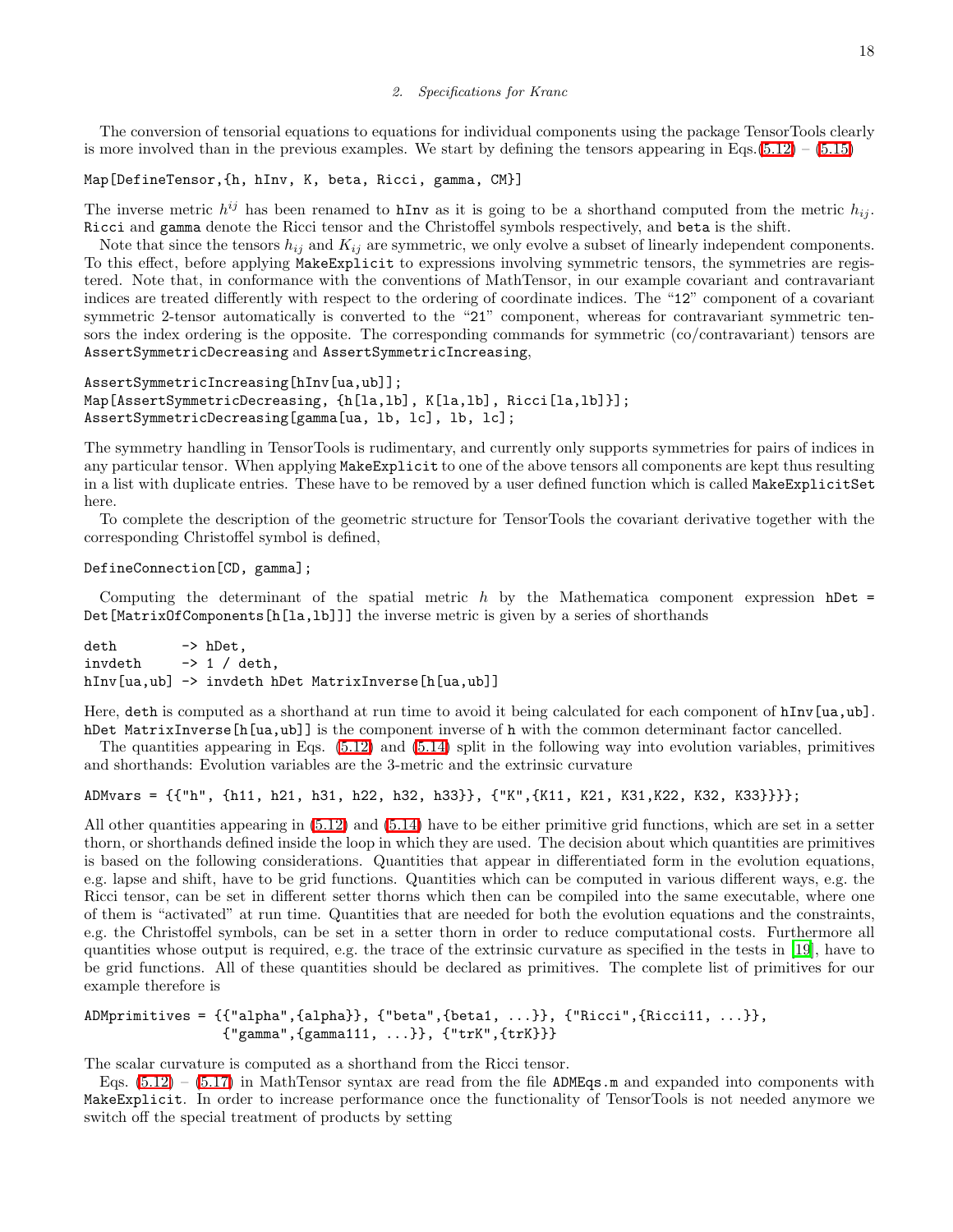#### SetEnhancedTimes[False]

As a last preparational step we define the components of the inverse metric and the lapse in a CollectList which is going to be used to simplify the equations at the level of components, essentially by applying the Mathematica function Collect[rhs, CollectList, Simplify] to the right hand sides of assignments.

The generation of the base thorn, the MoL thorn, the various setter thorns and the evaluator thorn run along the same lines as in the previous examples with the following additional features. All primitive grid functions have to be set at every time step, so the argument SetTime for all setter thorns therefore has to be "initial and poststep".

The Ricci tensor in the form Eq. [\(5.17\)](#page-16-3) requires taking derivatives of the Christoffel symbols, which therefore have to be known on the whole grid before the Ricci tensor is computed. This is done in the code by using two loops, where the first loop is used to compute the Christoffel symbols. At the end of the loop the grid functions that store the Christoffel symbols are synchronized such that the ghost zones are filled in with data from the opposite side of the grid. The Ricci tensor can then be computed in the second loop. In order to generate two separate loops, the calculation passed as an argument to the function CreateSetterThorn has to specify the equations in two separate (sub)lists, i.e.

### Equations -> {Join[InvMetricEqs, ChristoffelEqs], RicciStandardEqs};

Another major difference to the previous examples is the way the initial data is set. We use the existing thorn Exact in the arrangement AEIThorns to compute the metric and extrinsic curvature as given in Eq. [\(5.18\)](#page-16-5). The only thing left to do is to convert the initial data from the variables used by the Exact thorn,  $\{gxx, \ldots, kxx, \ldots\}$ , defined by the CactusEinstein arrangement, to our evolution variables and correct for different sign conventions in the definition of the extrinsic curvature, i.e.  $h11 == gxx$ , ...,  $K11 == - kxx$ , .... This is done in the Translator thorn, which implements functions to translate either way: from the CactusEinstein variables to the evolution variables at the POSTINITIAL Cactus time bin, and from the evolution variables to the CactusEinstein variables after every time step. The latter translation is performed to allow use of existing analysis tools, e.g. in CactusEinstein. The translator functions are defined by the Kranc calculations TranslatorInCalculation and TranslatorOutCalculation respectively.

The thorn list is generated as in the other examples. This time, however, it has to be supplemented by the thorns CactusEinstein/ADMCoupling, AEIThorns/Exact, CactusEinstein/CoordGauge and CactusEinstein/StaticConformal which are needed by the Exact thorn to set up the initial data Eqs. [\(5.18\)](#page-16-5).

All the thorns contained in the thorn list – including both Setter thorns for the Ricci tensor – are compiled into one executable. The parameter file specifies the way the Ricci tensor is computed by activating the relevant thorn. The specification of the parameters determining the initial data can be found in the documentation of the thorn AEIThorns/Exact.

#### <span id="page-18-0"></span>3. Performance

We include some timing results for simulations to demonstrate that our computer-generated code can achieve a performance that is comparable to carefully optimized handwritten code. We do not attempt a systematic study of performance issues, and restrict ourselves to a single example based on the "gauge wave" data as defined in Eq. [\(5.18\)](#page-16-5). Our test run is a 3D version of the gauge wave spacetime defined with a grid size of  $50<sup>3</sup>$  (plus one ghost zone); we evolve for 100 time steps.

We compare the performance of the ADM code presented above to a code that has been developed as a production code by the AEI astrophysical numerical relativity group. This code is publicly available from the Cactus CVS server as the CactusEinstein arrangement [\[20](#page-23-19)]. The Kranc and CactusEinstein ADM codes use the same numerical methods (3 step Iterative Crank Nicolson and second order centred spatial finite differencing). As a physics production code, CactusEinstein ADM is significantly more complex, but the evolution algorithm is essentially equivalent. The numbers given below should only be taken as a rough guide. In contrast to Kranc ADM, which uses computer generated code and a generic infrastructure for spatial differencing and time evolution, CactusEinstein ADM is hand coded and does not support general numerical schemes (although different time update schemes have been implemented as well).

In the tables  $V\_{C3}$  and  $V\_{C3}$ , compile time and user runtime have been timed with Linux's time utility and show the total number of CPU-seconds that the process spent in user mode. The results of the *cactus timing* column have been obtained with the internal timing infrastructure of Cactus.

Tests have been performed on two machines, a Dell D600 Laptop running Redhat Linux 9.0, with a 1.6 GHz Intel Pentium M CPU and 1 GByte of RAM; and a Dell precision 450 workstation running Redhat Linux 7.2, with a dual Intel Pentium Xeon CPU running at 1.7 GHz and again 1 GByte of RAM. All runs have been performed as single processor runs.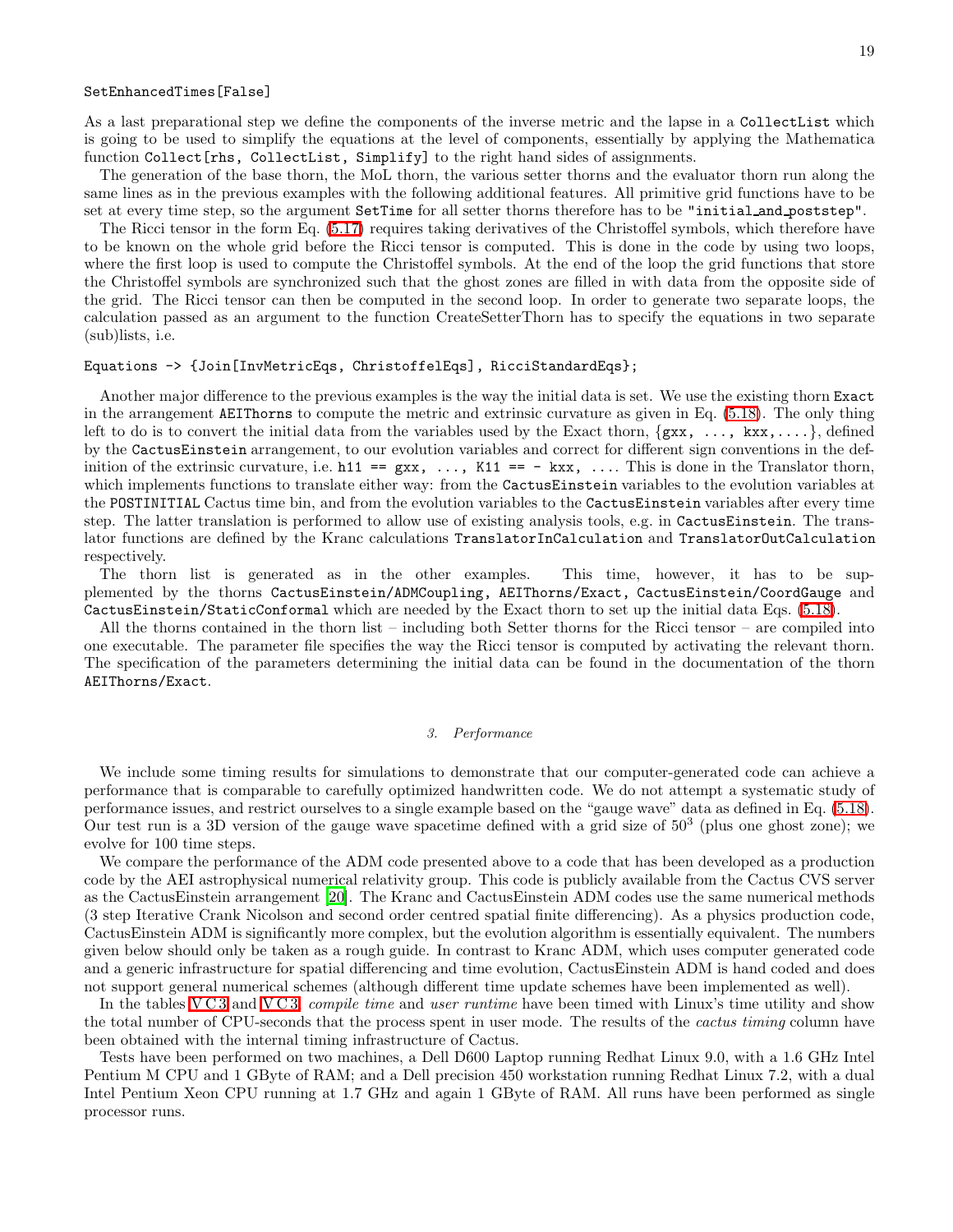| code version                       |     |       | compile time user runtime cactus timing |
|------------------------------------|-----|-------|-----------------------------------------|
| CactusEinstein ADM, Intel 8        | 184 | 145.2 | 145.6                                   |
| CactusEinstein ADM, VAST f90 & gcc | 154 | 155.0 | 155.2                                   |
| Kranc ADM, C, Intel 8              | 119 | 154.9 | 155.4                                   |
| Kranc ADM, C, VAST f90 & gcc       | 89  | 166.8 | 167.4                                   |
| Kranc ADM, F90, Intel 8            | 129 | 159.7 | 159.5                                   |
| Kranc ADM, F90, VAST f90 & gcc     | 92  | 168.3 | 168.8                                   |

<span id="page-19-0"></span>TABLE I: Timing results from a Dell D600 Laptop running Redhat Linux 9.0, with a 1.6 GHz Intel Pentium M CPU and 1GByte of RAM, comparing results obtained with the Intel 8 compilers vs. a combination of Pacific Sierra VAST F90 and gcc 3.2.2 compilers. Optimization options for the Intel compilers are  $-03 -xN -ip$ , and  $-03$  for VAST and gcc.

| code version                  |     |       | compile time user runtime cactus timing |
|-------------------------------|-----|-------|-----------------------------------------|
| CactusEinstein ADM, Intel 7.1 | 303 | 188.1 | 189.5                                   |
| Kranc ADM, C, Intel 7.1       | 186 | 131.3 | 131.1                                   |
| Kranc ADM, F90, Intel 7.1     | 194 | 115.3 | 115.7                                   |

TABLE II: Timing results from a Dell Precision 450 workstation running Redhat Linux 7.2, with a 1.7 GHz Intel Pentium Xeon CPU and 1GByte of RAM, binaries have been built with the Intel 7.1 compilers with optimization options -03 -xW -ip.

Note that with the exception of the result for CactusEinstein ADM compiled with Intel 7.1, the Kranc generated code is around  $6-10\%$  slower. Possible explanations are that the CactusEinstein ADM code partially uses Fortran 90 array language which allows further optimizations (e.g. the vectorization feature of the Intel compiler), and the scheme for synchronizing grid functions within Kranc is not yet optimal (synchronizing is not necessary if no derivatives appear in assignments, as the ghost zones can be updated locally). We speculate that the CactusEinstein result for the Intel 7.1 compiler might be caused by the compiler reaching internal limits and giving up on certain kinds of optimization.

#### Acknowledgments

The authors thank the members of the AEI numerical relativity group and the Cactus developers for helpful discussions, in particular D. Pollney and I. Hawke for many stimulating discussions, I. Hawke for helping with MoL, E. Schnetter for resolving subtleties with preprocessing and compiling Kranc-generated code, J. Thornburg for careful reading of an earlier version of the manuscript, and K. Roszkowski and N. Dorband for feedback about using Kranc. I. Hinder thanks AEI for hospitality.

### APPENDIX A: DATA STRUCTURE SPECIFICATIONS

Here we describe in detail the data structures which are used when calling the KrancThorns functions.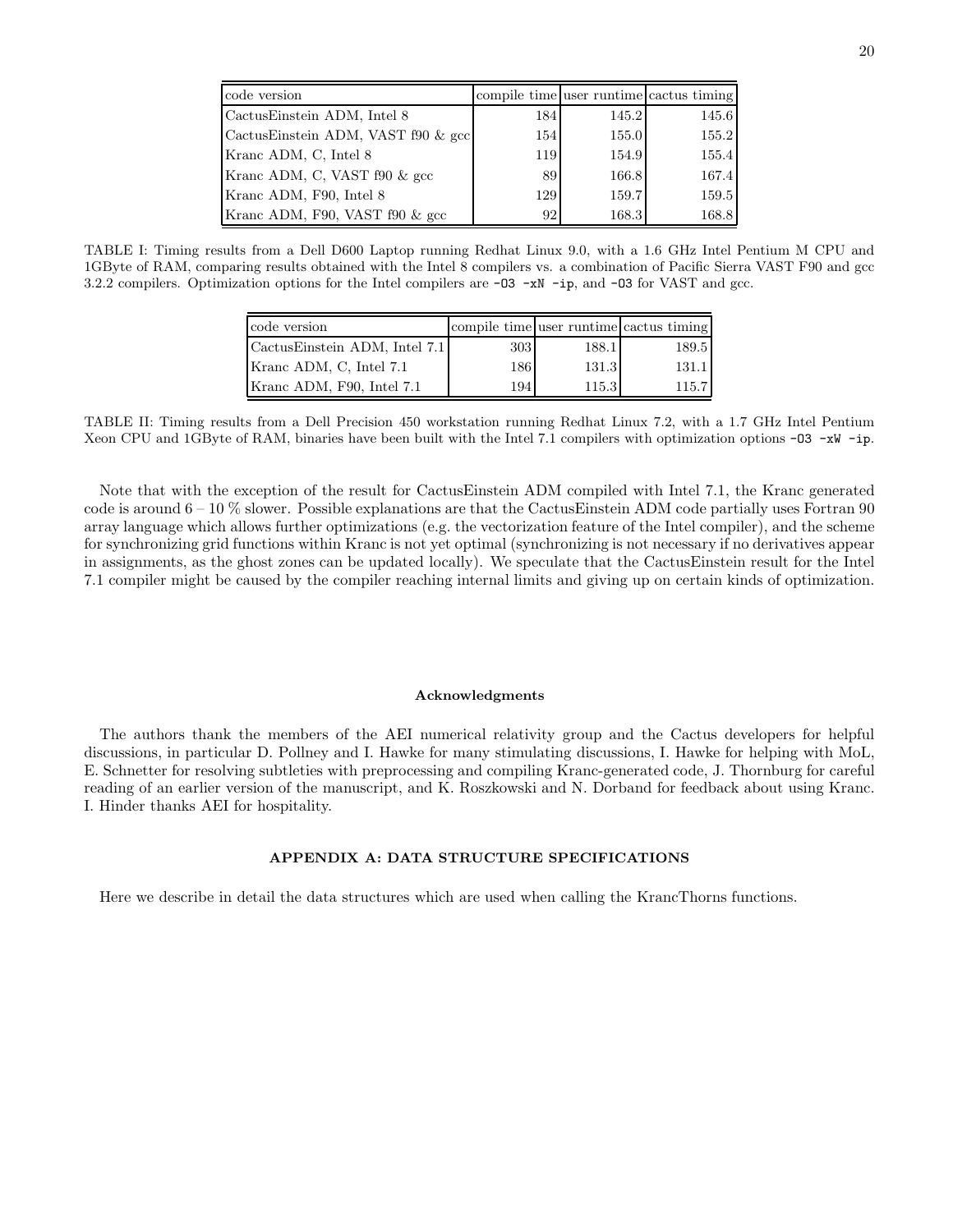## <span id="page-20-1"></span>1. Calculation

| Key               | Type            | Description                                                                                                                                                                   |
|-------------------|-----------------|-------------------------------------------------------------------------------------------------------------------------------------------------------------------------------|
| Equations         | list of lists   | $\{loop1, loop2\}$ – Each loop is a list of rules of<br>the form <i>variable</i> $\rightarrow$ <i>expression</i> where <i>variable</i> is<br>to be set from <i>expression</i> |
|                   |                 | Shorthands (optional) list of symbols Variables which are to be considered as 'short-<br>hands' for the purposes of this calculation                                          |
| Name (optional)   | string          | A name for the calculation                                                                                                                                                    |
| Before (optional) | list of strings | Function names before which the calculation<br>should be scheduled.                                                                                                           |
| After (optional)  | list of strings | Function names after which the calculation should<br>be scheduled.                                                                                                            |

## 2. GroupCalculation

A GroupCalculation structure is a list of two elements; the first is the name (a string) of a Cactus group and the second is the Calculation to update the variables in that group.

## 3. GroupDefinition

A GroupDefinition structure is a list of two elements. The first is the name (string) of a Cactus group and the second is the list of variables (symbols) belonging to that group. The group name can be prefixed with the name of the Cactus implementation that provides the group followed by two colons (e.g. "ADMBase::metric"). If this is not done, then the KrancThorns functions will attempt to guess the implementation name, usually using the name of the thorn being created.

## APPENDIX B: KRANCTHORNS FUNCTION REFERENCE

<span id="page-20-0"></span>Here we document the arguments which can be specified for the functions CreateBaseThorn, CreateMoLThorn, CreateSetterThorn, CreateTranslatorThorn and CreateEvaluatorThorn.

Note that we use Mathematica syntax for function-specific section headers. Underscores denote function arguments, and OptArguments stands for optional arguments, also referred to as named arguments below. These are given in the form myFunction[..., argumentName -> argumentValue].

## 1. Common Named Arguments

| Argument                     | Type   | Description                                                                     | Default                   |
|------------------------------|--------|---------------------------------------------------------------------------------|---------------------------|
| SystemName                   | string | A name for the evolution system implemented by "MyPDESystem"                    |                           |
|                              |        | this arrangement. This will be used for the name                                |                           |
|                              |        | of the arrangement directory                                                    |                           |
| SystemParentDirectory string |        | The directory in which to create the arrangement "."                            |                           |
|                              |        | directory                                                                       |                           |
| ThornName                    | string | The name to give this thorn                                                     | $SystemName + thorn type$ |
| Implementation               | string | The name of the Cactus implementation that this ThornName<br>thorn defines      |                           |
| SystemDescription            | string | A short description of the system implemented by SystemName<br>this arrangement |                           |
| DeBug                        |        | Boolean Whether or not to print debugging information False                     |                           |
|                              |        | during thorn generation                                                         |                           |

The following named arguments can be used in any of the Create\*Thorn functions: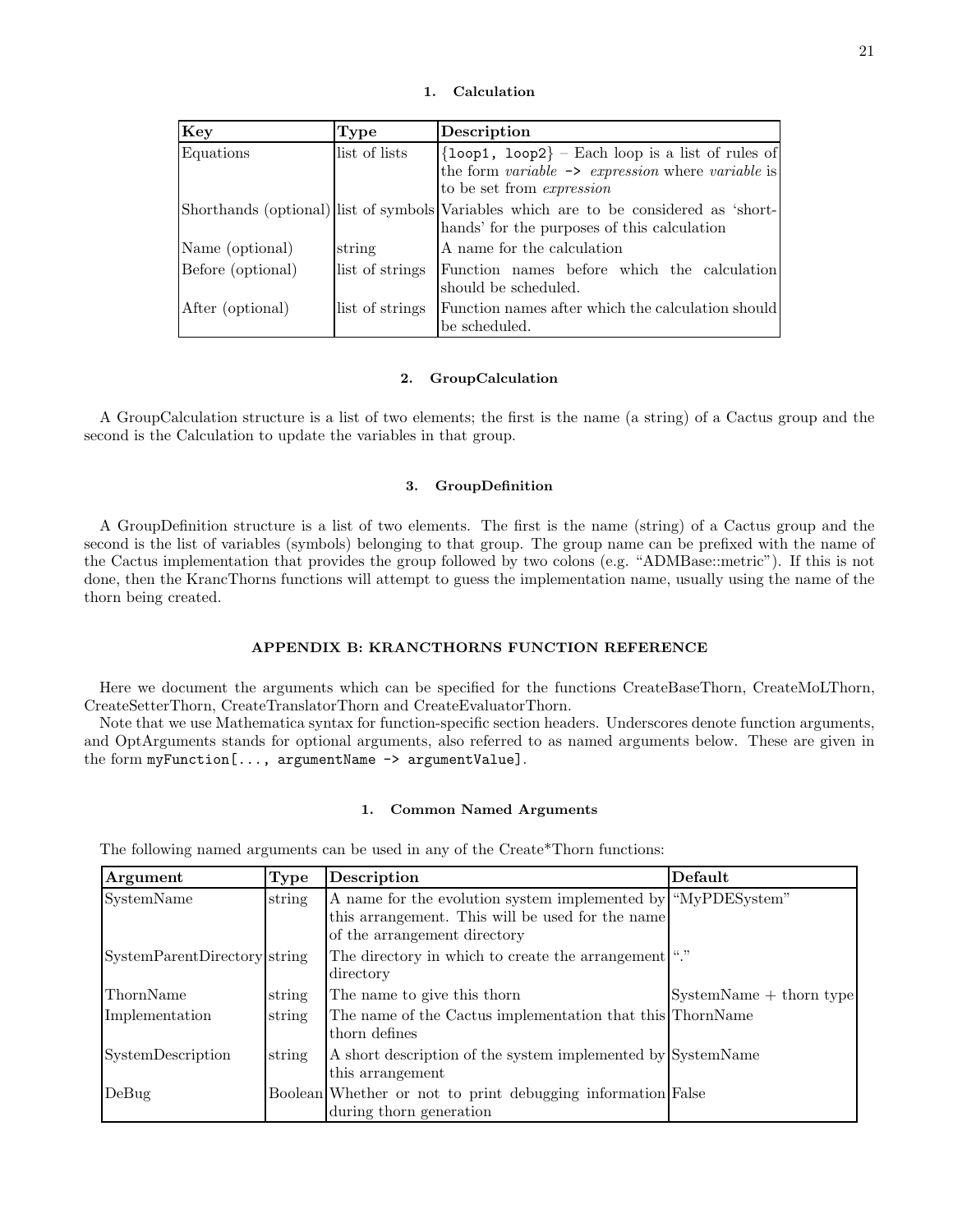## 2. Arguments relating to parameters

The following table describes named arguments that can be specified for any of the thorns except CreateBaseThorn. CreateBaseThorn is special because it can be used to define parameters which are inherited by each thorn in the arrangement, so the arguments it can be given are slightly different.

| Argument          | <b>Type</b> | Description                                                                                                   | <b>Default</b> |
|-------------------|-------------|---------------------------------------------------------------------------------------------------------------|----------------|
|                   |             | RealBaseParameters list of strings Real parameters used in this thorn but defined in $\{\}$<br>the base thorn |                |
| IntBaseParameters |             | list of strings Integer parameters used in this thorn but defined $\{\}$<br>in the base thorn                 |                |
| RealParameters    |             | list of strings Real parameters defined in this thorn                                                         |                |
| IntParameters     |             | list of strings Integer parameters defined in this thorn                                                      |                |

## 3. CreateBaseThorn[groups\_, evolvedGroupNames\_, primitiveGroupNames\_, OptArguments\_\_]

## a. Positional arguments

| Argument                            | Type            | Description                                                                                                                                                                        |
|-------------------------------------|-----------------|------------------------------------------------------------------------------------------------------------------------------------------------------------------------------------|
| groups                              |                 | list of GroupDefinition structures Definitions of any groups referred to in the other<br>arguments. Can supply extra definitions for other<br>groups which will be safely ignored. |
| evolvedGroupNames                   | list of strings | Names of groups containing grid functions which<br>will be evolved by MoL in any of the thorns in the<br>arrangement.                                                              |
| primitiveGroupNames list of strings |                 | Names of groups containing grid functions which<br>will be referred to during calculation of the MoL<br>right hand sides in any of the thorns in the ar-<br>rangement.             |

## b. Named arguments

| Argument | Type | Description                                                                                                                       | Default |
|----------|------|-----------------------------------------------------------------------------------------------------------------------------------|---------|
|          |      | $[RealBaseParameters]$ list of strings Real parameters defined in this thorn and inher- $\{\}$                                    |         |
|          |      | ited by all the thorns in the arrangement                                                                                         |         |
|          |      | $\left  \text{IntBaseParameters} \right $ list of strings Integer parameters defined in this thorn and in- $\left  \right\rangle$ |         |
|          |      | herited by all the thorns in the arrangement                                                                                      |         |

## 4. CreateEvaluatorThorn[groupCalculations\_, groups\_, OptArguments\_\_]

## a. Positional arguments

| Argument | Type                               | Description                                                                                                                                     |
|----------|------------------------------------|-------------------------------------------------------------------------------------------------------------------------------------------------|
|          |                                    | groupCalculations list of GroupCalculation structures The GroupCalculations to evaluate in order to set<br>the variables in each group          |
| groups   | list of GroupDefinition structures | Definitions for each of the groups referred to in<br>this thorn. Can supply extra definitions for other<br>groups which will be safely ignored. |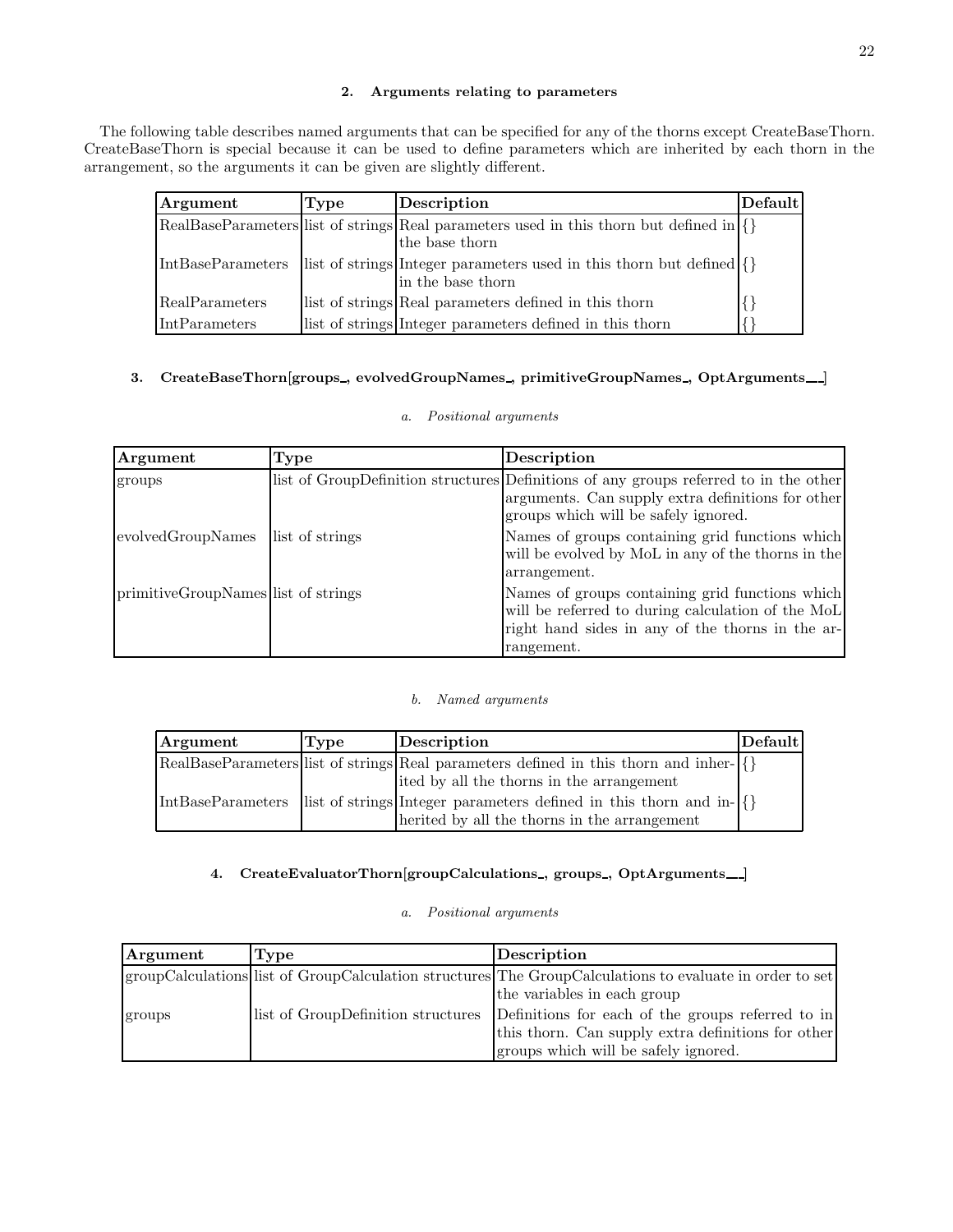## 5. CreateMoLThorn[calculation\_, groups\_, OptArguments\_\_]

| Argument Type           | Description                                                                          |
|-------------------------|--------------------------------------------------------------------------------------|
| calculation Calculation | The calculation for setting the right hand side vari-                                |
|                         | ables for MoL. The equations should be of the                                        |
|                         | form $dot[gf] \rightarrow expression$ for evolution equa-                            |
|                         | tions, and <i>shorthand</i> -> expression for shorthand                              |
|                         | definitions, which can be freely mixed in to the                                     |
|                         | list.                                                                                |
| groups                  | list of GroupDefinition structures Definitions for each of the groups referred to in |
|                         | this thorn. Can supply extra definitions for other                                   |
|                         | groups which will be safely ignored.                                                 |

## a. Positional Arguments

## b. Named Arguments

| Argument | Type | Description                                                                                                                                                        | Default |
|----------|------|--------------------------------------------------------------------------------------------------------------------------------------------------------------------|---------|
|          |      | $\Pr$ mitiveGroups list of strings These are the groups containing the grid functions $\{\}$<br>which are referred to but not evolved by this evo-<br>lution thorn |         |

## 6. CreateSetterThorn[calculation\_, OptArguments\_\_]

## a. Positional Arguments

| Argument Type           | Description                                                                          |
|-------------------------|--------------------------------------------------------------------------------------|
| calculation Calculation | The calculation to be performed                                                      |
| groups                  | list of GroupDefinition structures Definitions for each of the groups referred to in |
|                         | this thorn. Can supply extra definitions for other                                   |
|                         | groups which will be safely ignored.                                                 |

## b. Named Arguments

| Argument | <b>Type Description</b>                          |  | $\sf{Default}$                                    |
|----------|--------------------------------------------------|--|---------------------------------------------------|
|          | SetTime (optional) string "initial and poststep" |  | "initial_only" or "post-   "initial_and_poststep" |
|          | step only"                                       |  |                                                   |

# 7.  $CreateTransferThorn[groups., OptArguments__]$

## a. Positional Arguments

| Argument Type | Description                                                                          |
|---------------|--------------------------------------------------------------------------------------|
| groups        | list of GroupDefinition structures Definitions for each of the groups referred to in |
|               | this thorn. Can supply extra definitions for other                                   |
|               | groups which will be safely ignored.                                                 |